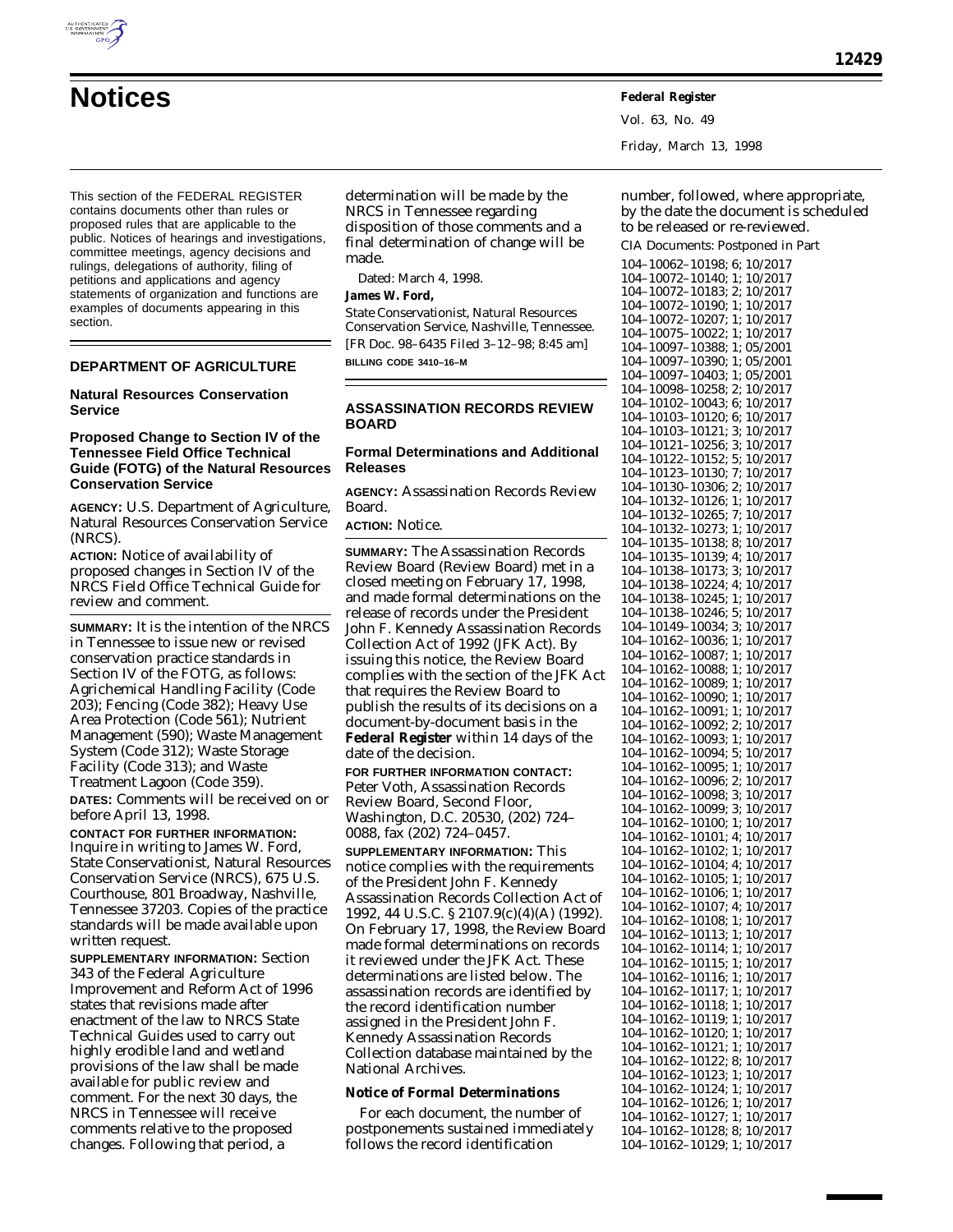Ξ

| 104-10162-10130; 1; 10/2017          | 104-10166-10089; 1; 10/2017          | 104-10166-10235; 2; 10/2017          |
|--------------------------------------|--------------------------------------|--------------------------------------|
|                                      |                                      |                                      |
| 104-10162-10131: 1: 10/2017          | 104-10166-10090; 3; 10/2017          | 104-10166-10236; 5; 10/2017          |
| 104-10162-10132; 1; 10/2017          | 104-10166-10093; 3; 10/2017          | 104-10166-10237; 3; 10/2017          |
| 104-10162-10133; 4; 10/2017          | 104-10166-10094; 1; 10/2017          | 104-10166-10238; 4; 10/2017          |
|                                      |                                      |                                      |
| 104-10162-10135; 2; 10/2017          | 104-10166-10095; 1; 10/2017          | 104-10166-10239; 4; 10/2017          |
| 104-10162-10139; 1; 10/2017          | 104-10166-10096; 6; 10/2017          | 104-10166-10241; 3; 10/2017          |
|                                      |                                      |                                      |
| 104-10162-10140; 1; 10/2017          | 104-10166-10098; 2; 10/2017          | 104-10166-10242; 22; 10/2017         |
| 104-10162-10141; 13; 10/2017         | 104-10166-10099; 4; 10/2017          | 104-10166-10243; 9; 10/2017          |
|                                      |                                      |                                      |
| 104-10162-10142; 4; 10/2017          | 104-10166-10103; 3; 10/2017          | 104-10166-10244; 5; 10/2017          |
| $104 - 10162 - 10143$ ; 2; $10/2017$ | 104-10166-10105; 1; 10/2017          | 104-10166-10245; 12; 10/2017         |
|                                      |                                      |                                      |
| 104-10162-10144; 1; 10/2017          | 104-10166-10106; 3; 10/2017          | 104-10166-10246; 1; 10/2017          |
| 104-10162-10145; 11; 10/2017         | 104-10166-10108; 3; 10/2017          | 104-10166-10247; 11; 10/2017         |
| 104-10162-10146; 2; 10/2017          | 104-10166-10111; 3; 10/2017          | 104-10166-10248; 6; 10/2017          |
|                                      |                                      |                                      |
| 104-10162-10147; 1; 10/2017          | 104-10166-10112; 1; 10/2017          | 104-10166-10249; 4; 10/2017          |
| 104-10162-10148; 1; 10/2017          | 104-10166-10113; 12; 10/2017         | 104-10166-10250; 2; 10/2017          |
|                                      |                                      |                                      |
| 104-10162-10149; 1; 10/2017          | 104-10166-10114; 2; 10/2017          | 104-10166-10251; 4; 10/2017          |
| 104-10162-10150; 1; 10/2017          | 104-10166-10137; 3; 10/2017          | 104-10166-10252; 7; 10/2017          |
| $104 - 10162 - 10151$ ; 1; 10/2017   | 104-10166-10138; 1; 10/2017          | $104 - 10166 - 10253$ ; 4; $10/2017$ |
|                                      |                                      |                                      |
| 104-10162-10152; 1; 10/2017          | 104-10166-10139; 1; 10/2017          | 104-10166-10254; 3; 10/2017          |
| $104 - 10162 - 10153$ ; 2; $10/2017$ | 104-10166-10140; 1; 10/2017          | $104 - 10166 - 10255$ ; 1; 10/2017   |
|                                      |                                      |                                      |
| 104-10163-10080; 1; 10/2017          | 104-10166-10141; 2; 10/2017          | 104-10166-10256; 14; 10/2017         |
| 104-10163-10084; 1; 10/2017          | 104-10166-10142; 1; 10/2017          | 104-10166-10257; 3; 10/2017          |
|                                      |                                      |                                      |
| 104-10164-10014; 3; 10/2017          | 104-10166-10143; 6; 10/2017          | 104-10166-10258; 4; 10/2017          |
| 104-10164-10016; 2; 10/2017          | 104-10166-10144; 3; 10/2017          | 104-10166-10259; 1; 10/2017          |
| $104 - 10164 - 10020$ ; 5; $10/2017$ | 104-10166-10145; 2; 10/2017          | 104-10166-10260; 3; 10/2017          |
|                                      |                                      |                                      |
| 104-10164-10030; 13; 10/2017         | 104-10166-10146; 11; 10/2017         | 104-10166-10261; 3; 10/2017          |
| 104-10164-10056; 2; 10/2017          | $104 - 10166 - 10152$ ; 2; $10/2017$ | 104-10166-10262; 5; 10/2017          |
|                                      |                                      |                                      |
| 104-10164-10081; 2; 10/2017          | 104-10166-10157; 1; 10/2017          | 104-10166-10263; 4; 10/2017          |
| 104-10164-10114; 2; 10/2017          | 104-10166-10159; 3; 10/2017          | 104-10166-10264; 5; 10/2017          |
|                                      |                                      |                                      |
| 104-10164-10115; 15; 10/2017         | 104-10166-10161; 2; 10/2017          | 104-10166-10265; 4; 10/2017          |
| $104 - 10165 - 10000$ ; 1; $10/2017$ | 104-10166-10162; 2; 10/2017          | 104-10166-10266; 11; 10/2017         |
| $104 - 10165 - 10007$ ; 2; $10/2017$ | 104-10166-10165; 6; 10/2017          | 104-10166-10267; 3; 10/2017          |
|                                      |                                      |                                      |
| 104-10165-10019; 3; 10/2017          | 104-10166-10167; 6; 10/2017          | 104-10166-10268; 4; 10/2017          |
| $104 - 10165 - 10020$ ; 1; 10/2017   | 104-10166-10170; 1; 10/2017          | 104-10166-10269; 2; 10/2017          |
|                                      |                                      |                                      |
| $104 - 10165 - 10022$ ; 2; $10/2017$ | 104-10166-10172; 7; 10/2017          | 104-10166-10270; 5; 10/2017          |
| $104 - 10165 - 10023$ ; 1; 10/2017   | 104-10166-10174; 3; 10/2017          | 104-10166-10271; 5; 10/2017          |
|                                      |                                      |                                      |
| 104-10165-10024; 1; 10/2017          | 104-10166-10175; 4; 10/2017          | 104-10166-10272; 4; 10/2017          |
| $104 - 10165 - 10042$ ; 3; $10/2017$ | 104-10166-10176; 1; 10/2017          | 104-10166-10273; 2; 10/2017          |
| $104 - 10165 - 10043$ ; 2; $10/2017$ | 104-10166-10179; 4; 10/2017          | 104-10166-10274; 4; 10/2017          |
|                                      |                                      |                                      |
| 104-10165-10047; 1; 10/2017          | 104-10166-10182; 8; 10/2017          | 104-10166-10275; 4; 10/2017          |
| 104-10165-10048; 1; 10/2017          | 104-10166-10185; 4; 10/2017          | 104-10166-10276; 2; 10/2017          |
|                                      |                                      |                                      |
| 104-10165-10106; 1; 10/2017          | 104-10166-10188; 8; 10/2017          | 104-10166-10277; 4; 10/2017          |
| $104 - 10165 - 10108$ ; 1; 10/2017   | 104-10166-10190; 5; 10/2017          | 104-10166-10278; 3; 10/2017          |
| 104-10166-10001; 1; 10/2017          | 104-10166-10191; 5; 10/2017          | 104-10166-10279; 5; 10/2017          |
|                                      |                                      |                                      |
| 104-10166-10002; 1; 10/2017          | 104-10166-10192; 8; 10/2017          | 104-10166-10280; 5; 10/2017          |
| 104-10166-10004; 2; 10/2017          | 104-10166-10195; 3; 10/2017          | 104-10166-10281; 4; 10/2017          |
|                                      |                                      |                                      |
| 104-10166-10006; 3; 10/2017          | 104-10166-10196; 8; 10/2017          | 104-10166-10282; 1; 10/2017          |
| 104-10166-10008; 1; 10/2017          | 104-10166-10197; 3; 10/2017          | 104-10166-10283; 2; 10/2017          |
| 104-10166-10010; 3; 10/2017          | 104-10166-10198; 7; 10/2017          | 104-10166-10284; 1; 10/2017          |
|                                      |                                      |                                      |
| 104-10166-10012; 1; 10/2017          | 104-10166-10199; 2; 10/2017          | 104-10166-10285; 1; 10/2017          |
| 104-10166-10014; 1; 10/2017          | 104-10166-10200; 4; 10/2017          | 104-10166-10286; 5; 10/2017          |
|                                      | 104-10166-10202; 3; 10/2017          |                                      |
| 104-10166-10015; 3; 10/2017          |                                      | 104-10166-10287; 5; 10/2017          |
| 104-10166-10017; 6; 10/2017          | 104-10166-10203; 8; 10/2017          | 104-10166-10288; 15; 10/2017         |
| 104-10166-10018; 1; 10/2017          | 104-10166-10204; 4; 10/2017          | 104-10166-10289; 5; 10/2017          |
|                                      |                                      |                                      |
| 104-10166-10019; 1; 10/2017          | 104-10166-10206; 3; 10/2017          | 104-10166-10290; 5; 10/2017          |
| $104 - 10166 - 10020$ ; 1; 10/2017   | 104-10166-10207; 3; 10/2017          | 104-10166-10291; 9; 10/2017          |
| 104-10166-10040; 1; 10/2017          | 104-10166-10208; 3; 10/2017          | 104-10166-10292; 3; 10/2017          |
|                                      |                                      |                                      |
| 104-10166-10048; 1; 10/2017          | 104-10166-10210; 4; 10/2017          | 104-10166-10293; 1; 10/2017          |
| $104 - 10166 - 10050$ ; 1; 10/2017   | 104-10166-10212; 3; 10/2017          | 104-10166-10294; 3; 10/2017          |
|                                      |                                      |                                      |
| $104 - 10166 - 10051$ ; 5; 10/2017   | 104-10166-10213; 4; 10/2017          | 104-10166-10295; 2; 10/2017          |
| 104-10166-10052; 1; 10/2017          | 104-10166-10214; 3; 10/2017          | 104-10166-10296; 19; 10/2017         |
| 104-10166-10053; 1; 10/2017          |                                      |                                      |
|                                      | 104-10166-10215; 3; 10/2017          | 104-10166-10297; 9; 10/2017          |
| 104-10166-10054; 3; 10/2017          | 104-10166-10216; 3; 10/2017          | 104-10167-10000; 8; 10/2017          |
| $104 - 10166 - 10055$ ; 1; 10/2017   | 104-10166-10217; 3; 10/2017          | 104-10167-10001; 4; 10/2017          |
|                                      |                                      |                                      |
| $104 - 10166 - 10056$ ; 2; $10/2017$ | 104-10166-10218; 3; 10/2017          | 104-10167-10002; 1; 10/2017          |
| 104-10166-10057; 2; 10/2017          | 104-10166-10219; 3; 10/2017          | 104-10167-10003; 1; 10/2017          |
| 104-10166-10058; 7; 10/2017          | 104-10166-10220; 4; 10/2017          | 104-10167-10004; 1; 10/2017          |
|                                      |                                      |                                      |
| 104-10166-10059; 3; 10/2017          | 104-10166-10221; 5; 10/2017          | 104-10167-10005; 3; 10/2017          |
| 104-10166-10060; 1; 10/2017          | 104-10166-10222; 3; 10/2017          | 104-10167-10006; 1; 10/2017          |
|                                      |                                      |                                      |
| 104-10166-10061; 1; 10/2017          | 104-10166-10223; 3; 10/2017          | 104-10167-10007; 1; 10/2017          |
| $104 - 10166 - 10062$ ; 2; $10/2017$ | 104-10166-10224; 3; 10/2017          | 104-10167-10008; 4; 10/2017          |
|                                      |                                      |                                      |
| $104 - 10166 - 10063$ ; 2; $10/2017$ | 104-10166-10225; 4; 10/2017          | 104-10167-10009; 7; 10/2017          |
| 104-10166-10065; 1; 10/2017          | 104-10166-10231; 1; 10/2017          | 104-10167-10010; 7; 10/2017          |
| 104-10166-10066; 3; 10/2017          | 104-10166-10232; 2; 10/2017          | 104-10167-10011; 3; 10/2017          |
|                                      |                                      |                                      |
| 104-10166-10087; 1; 10/2017          | 104-10166-10233; 3; 10/2017          | 104-10167-10012; 2; 10/2017          |
| 104-10166-10088; 1; 10/2017          | 104-10166-10234; 4; 10/2017          | 104-10167-10013; 4; 10/2017          |
|                                      |                                      |                                      |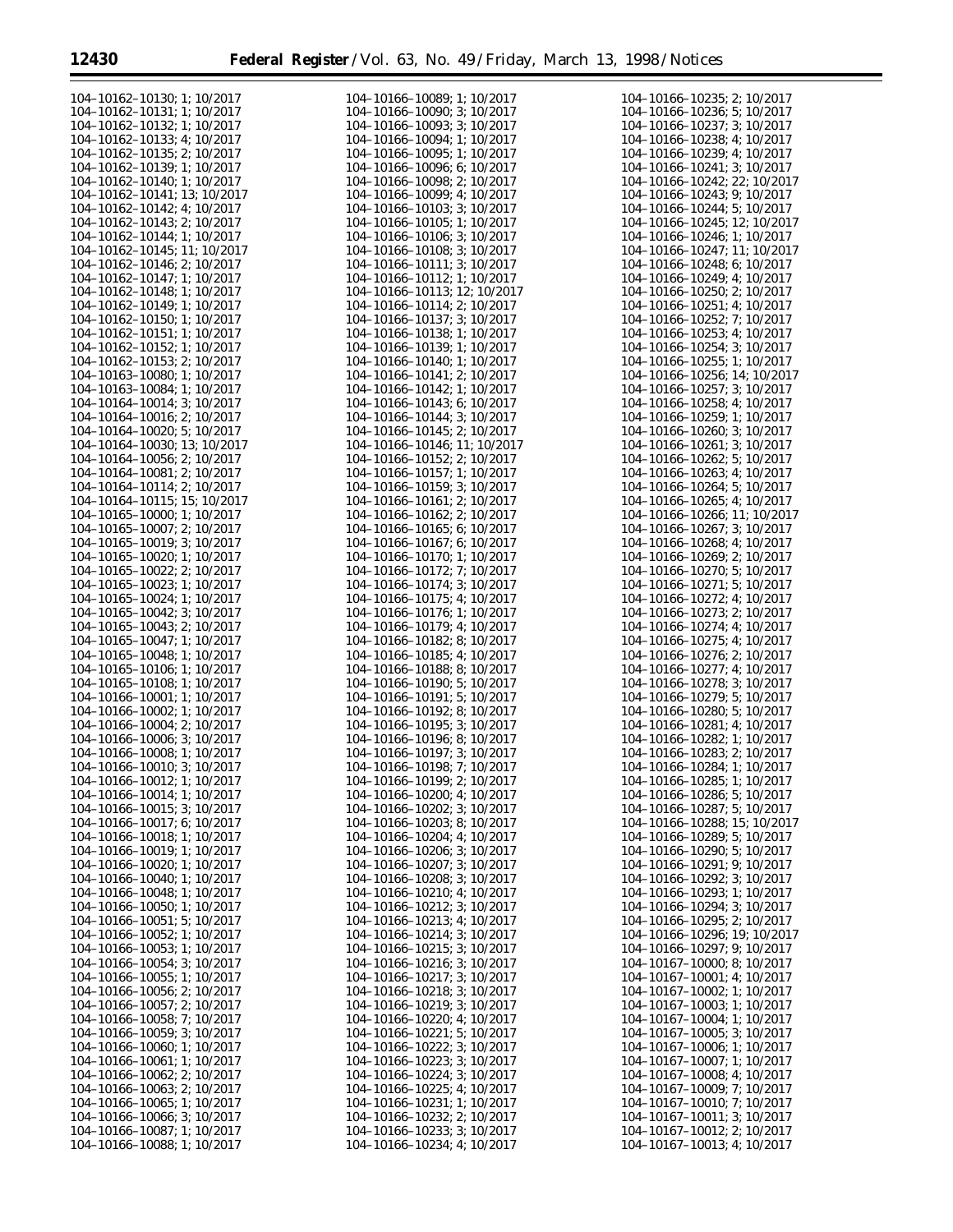| 104-10167-10014; 1; 10/2017          | 104-10167-10097; 1; 10/2017          | 104-10167-10174; 1; 10/2017  |
|--------------------------------------|--------------------------------------|------------------------------|
| 104-10167-10016; 2; 10/2017          | 104-10167-10098: 2: 10/2017          | 104-10167-10175; 2; 10/2017  |
| 104-10167-10017; 11; 10/2017         | $104 - 10167 - 10100$ ; 2; $10/2017$ | 104-10167-10176; 1; 10/2017  |
|                                      |                                      |                              |
| 104-10167-10018; 1; 10/2017          | 104-10167-10101; 4; 10/2017          | 104-10167-10177; 1; 10/2017  |
| 104-10167-10019; 1; 10/2017          | 104-10167-10102; 1; 10/2017          | 104-10167-10178; 1; 10/2017  |
| 104-10167-10020; 2; 10/2017          | 104-10167-10103; 2; 10/2017          | 104-10167-10179; 4; 10/2017  |
| 104-10167-10021; 2; 10/2017          | 104-10167-10104; 4; 10/2017          | 104-10167-10180; 1; 10/2017  |
|                                      |                                      |                              |
| 104-10167-10022; 1; 10/2017          | 104-10167-10105; 1; 10/2017          | 104-10167-10181; 1; 10/2017  |
| 104-10167-10023; 2; 10/2017          | 104-10167-10106; 3; 10/2017          | 104-10167-10182; 4; 10/2017  |
| $104 - 10167 - 10025$ ; 2; $10/2017$ | 104-10167-10107; 2; 10/2017          | 104-10167-10183; 2; 10/2017  |
|                                      |                                      |                              |
| 104-10167-10026; 1; 10/2017          | 104-10167-10108; 1; 10/2017          | 104-10167-10184; 1; 10/2017  |
| 104-10167-10027; 3; 10/2017          | $104 - 10167 - 10109$ ; 2; $10/2017$ | 104-10167-10185; 1; 10/2017  |
| 104-10167-10028; 1; 10/2017          | 104-10167-10110; 5; 10/2017          | 104-10167-10186; 1; 10/2017  |
|                                      |                                      |                              |
| 104-10167-10029; 1; 10/2017          | $104 - 10167 - 10111$ ; 2; $10/2017$ | 104-10167-10187; 2; 10/2017  |
| 104-10167-10030; 1; 10/2017          | 104-10167-10112; 5; 10/2017          | 104-10167-10188; 4; 10/2017  |
| 104-10167-10031; 1; 10/2017          | 104-10167-10113; 2; 10/2017          | 104-10167-10189; 5; 10/2017  |
|                                      |                                      | 104-10167-10190; 25; 10/2017 |
| 104-10167-10032; 15; 10/2017         | 104-10167-10114; 5; 10/2017          |                              |
| 104-10167-10033; 2; 10/2017          | 104-10167-10115; 3; 10/2017          | 104-10167-10191; 2; 10/2017  |
| 104-10167-10034; 1; 10/2017          | 104-10167-10116; 1; 10/2017          | 104-10167-10192; 4; 10/2017  |
|                                      |                                      |                              |
| 104-10167-10035; 1; 10/2017          | 104-10167-10117; 1; 10/2017          | 104-10167-10193; 4; 10/2017  |
| 104-10167-10036; 3; 10/2017          | 104-10167-10118; 2; 10/2017          | 104-10167-10194; 2; 10/2017  |
| 104-10167-10037; 4; 10/2017          | 104-10167-10119; 5; 10/2017          | 104-10167-10195; 5; 10/2017  |
| 104-10167-10038; 2; 10/2017          | 104-10167-10120; 7; 10/2017          | 104-10167-10196; 2; 10/2017  |
|                                      |                                      |                              |
| 104-10167-10039; 3; 10/2017          | 104-10167-10121; 3; 10/2017          | 104-10167-10197; 3; 10/2017  |
| 104-10167-10040; 3; 10/2017          | 104-10167-10122; 6; 10/2017          | 104-10167-10198; 2; 10/2017  |
| 104-10167-10041; 1; 10/2017          | 104-10167-10123; 5; 10/2017          | 104-10167-10199; 1; 10/2017  |
|                                      |                                      |                              |
| 104-10167-10042; 3; 10/2017          | 104-10167-10124; 1; 10/2017          | 104-10167-10200; 1; 10/2017  |
| 104-10167-10043; 2; 10/2017          | 104-10167-10125; 1; 10/2017          | 104-10167-10201; 1; 10/2017  |
| 104-10167-10044; 7; 10/2017          | 104-10167-10126; 5; 10/2017          | 104-10167-10202; 3; 10/2017  |
|                                      |                                      |                              |
| 104-10167-10045; 1; 10/2017          | 104-10167-10127; 11; 10/2017         | 104-10167-10203; 1; 10/2017  |
| 104-10167-10046; 2; 10/2017          | 104-10167-10128; 1; 10/2017          | 104-10167-10204; 1; 10/2017  |
| 104-10167-10047; 1; 10/2017          | 104-10167-10129; 1; 10/2017          | 104-10167-10215; 1; 10/2017  |
|                                      |                                      |                              |
| 104-10167-10048; 1; 10/2017          | 104-10167-10130; 1; 10/2017          | 104-10167-10216; 1; 10/2017  |
| 104-10167-10049; 2; 10/2017          | 104-10167-10131; 1; 10/2017          | 104-10167-10217; 3; 10/2017  |
| $104 - 10167 - 10050$ ; 2; $10/2017$ | 104-10167-10132; 19; 10/2017         | 104-10167-10218; 1; 10/2017  |
|                                      |                                      |                              |
| 104-10167-10051; 1; 10/2017          | 104-10167-10133; 3; 10/2017          | 104-10167-10219; 2; 10/2017  |
| 104-10167-10052; 1; 10/2017          | 104-10167-10134; 1; 10/2017          | 104-10167-10220; 4; 10/2017  |
| 104-10167-10053; 2; 10/2017          | $104 - 10167 - 10135$ ; 2; $10/2017$ | 104-10167-10222; 1; 10/2017  |
|                                      |                                      |                              |
| 104-10167-10056; 1; 10/2017          | 104-10167-10136; 2; 10/2017          | 104-10167-10223; 1; 10/2017  |
| 104-10167-10058; 1; 10/2017          | 104-10167-10137; 1; 10/2017          | 104-10167-10224; 1; 10/2017  |
| 104-10167-10059; 1; 10/2017          | 104-10167-10138; 2; 10/2017          | 104-10167-10225; 3; 10/2017  |
| 104-10167-10060; 1; 10/2017          | 104-10167-10139; 2; 10/2017          | 104-10167-10226; 1; 10/2017  |
|                                      |                                      |                              |
| 104-10167-10061; 1; 10/2017          | 104-10167-10140; 1; 10/2017          | 104-10167-10227; 3; 10/2017  |
| 104-10167-10062; 2; 10/2017          | 104-10167-10141; 1; 10/2017          | 104-10167-10228; 2; 10/2017  |
| 104-10167-10063; 2; 10/2017          | 104-10167-10142; 1; 10/2017          | 104-10167-10229; 1; 10/2017  |
|                                      |                                      |                              |
| 104-10167-10064; 1; 10/2017          | 104-10167-10143; 1; 10/2017          | 104-10167-10230; 1; 10/2017  |
| $104 - 10167 - 10065$ ; 2; $10/2017$ | 104-10167-10144; 2; 10/2017          | 104-10167-10233; 6; 10/2017  |
| 104-10167-10066; 2; 10/2017          | 104-10167-10145; 3; 10/2017          | 104-10167-10234; 8; 10/2017  |
|                                      |                                      |                              |
| 104-10167-10068; 2; 10/2017          | 104-10167-10146; 3; 10/2017          | 104-10167-10235; 1; 10/2017  |
| 104-10167-10069; 2; 10/2017          | 104-10167-10147; 1; 10/2017          | 104-10167-10239; 4; 10/2017  |
| 104-10167-10070; 1; 10/2017          | 104-10167-10148; 1; 10/2017          | 104-10167-10240; 4; 10/2017  |
| 104-10167-10071; 1; 10/2017          | 104-10167-10149; 2; 10/2017          | 104-10167-10241; 5; 10/2017  |
|                                      |                                      |                              |
| 104-10167-10072; 1; 10/2017          | $104 - 10167 - 10150$ ; 2; $10/2017$ | 104-10167-10242; 2; 10/2017  |
| 104-10167-10073; 1; 10/2017          | $104 - 10167 - 10151$ ; 8; 10/2017   | 104-10167-10243; 1; 10/2017  |
| 104-10167-10074; 1; 10/2017          | 104-10167-10152; 2; 10/2017          | 104-10167-10244; 4; 10/2017  |
|                                      |                                      |                              |
| 104-10167-10075; 2; 10/2017          | 104-10167-10153; 8; 10/2017          | 104-10167-10245; 2; 10/2017  |
| 104-10167-10076; 1; 10/2017          | 104-10167-10154; 4; 10/2017          | 104-10167-10246; 2; 10/2017  |
| 104-10167-10077; 2; 10/2017          | $104 - 10167 - 10155$ ; 2; 10/2017   | 104-10167-10247; 1; 10/2017  |
|                                      | 104-10167-10156; 1; 10/2017          |                              |
| 104-10167-10078; 1; 10/2017          |                                      | 104-10167-10248; 1; 10/2017  |
| 104-10167-10079; 20; 10/2017         | 104-10167-10157; 3; 10/2017          | 104-10167-10249; 1; 10/2017  |
| 104-10167-10080; 1; 10/2017          | 104-10167-10158; 7; 10/2017          | 104-10167-10250; 5; 10/2017  |
| 104-10167-10081; 4; 10/2017          | 104-10167-10159; 4; 10/2017          | 104-10167-10251; 2; 10/2017  |
|                                      |                                      |                              |
| 104-10167-10082; 4; 10/2017          | $104 - 10167 - 10160$ ; 2; $10/2017$ | 104-10167-10252; 2; 10/2017  |
| 104-10167-10083; 13; 10/2017         | 104-10167-10161; 23; 10/2017         | 104-10167-10253; 7; 10/2017  |
| 104-10167-10084; 2; 10/2017          | $104 - 10167 - 10162$ ; 2; $10/2017$ | 104-10167-10254; 3; 10/2017  |
|                                      |                                      |                              |
| 104-10167-10085; 4; 10/2017          | 104-10167-10163; 3; 10/2017          | 104-10167-10255; 1; 10/2017  |
| 104-10167-10086; 3; 10/2017          | 104-10167-10164; 1; 10/2017          | 104-10167-10256; 2; 10/2017  |
| 104-10167-10087; 3; 10/2017          | $104 - 10167 - 10165$ ; 2; $10/2017$ | 104-10167-10274; 2; 10/2017  |
|                                      |                                      |                              |
| 104-10167-10088; 4; 10/2017          | 104-10167-10166; 1; 10/2017          | 104-10167-10279; 2; 10/2017  |
| 104-10167-10089; 1; 10/2017          | 104-10167-10167; 2; 10/2017          | 104-10167-10282; 1; 10/2017  |
| 104-10167-10090; 1; 10/2017          | 104-10167-10168; 1; 10/2017          | 104-10167-10287; 1; 10/2017  |
|                                      |                                      |                              |
| 104-10167-10092; 1; 10/2017          | 104-10167-10169; 1; 10/2017          | 104-10167-10290; 21; 10/2017 |
| 104-10167-10093; 1; 10/2017          | 104-10167-10170; 1; 10/2017          | 104-10167-10293; 1; 10/2017  |
| 104-10167-10094; 2; 10/2017          | 104-10167-10171; 1; 10/2017          | 104-10167-10297; 4; 10/2017  |
|                                      |                                      |                              |
| 104-10167-10095; 1; 10/2017          | 104-10167-10172; 6; 10/2017          | 104-10167-10300; 4; 10/2017  |
| 104-10167-10096; 1; 10/2017          | 104-10167-10173; 2; 10/2017          | 104-10167-10302; 6; 10/2017  |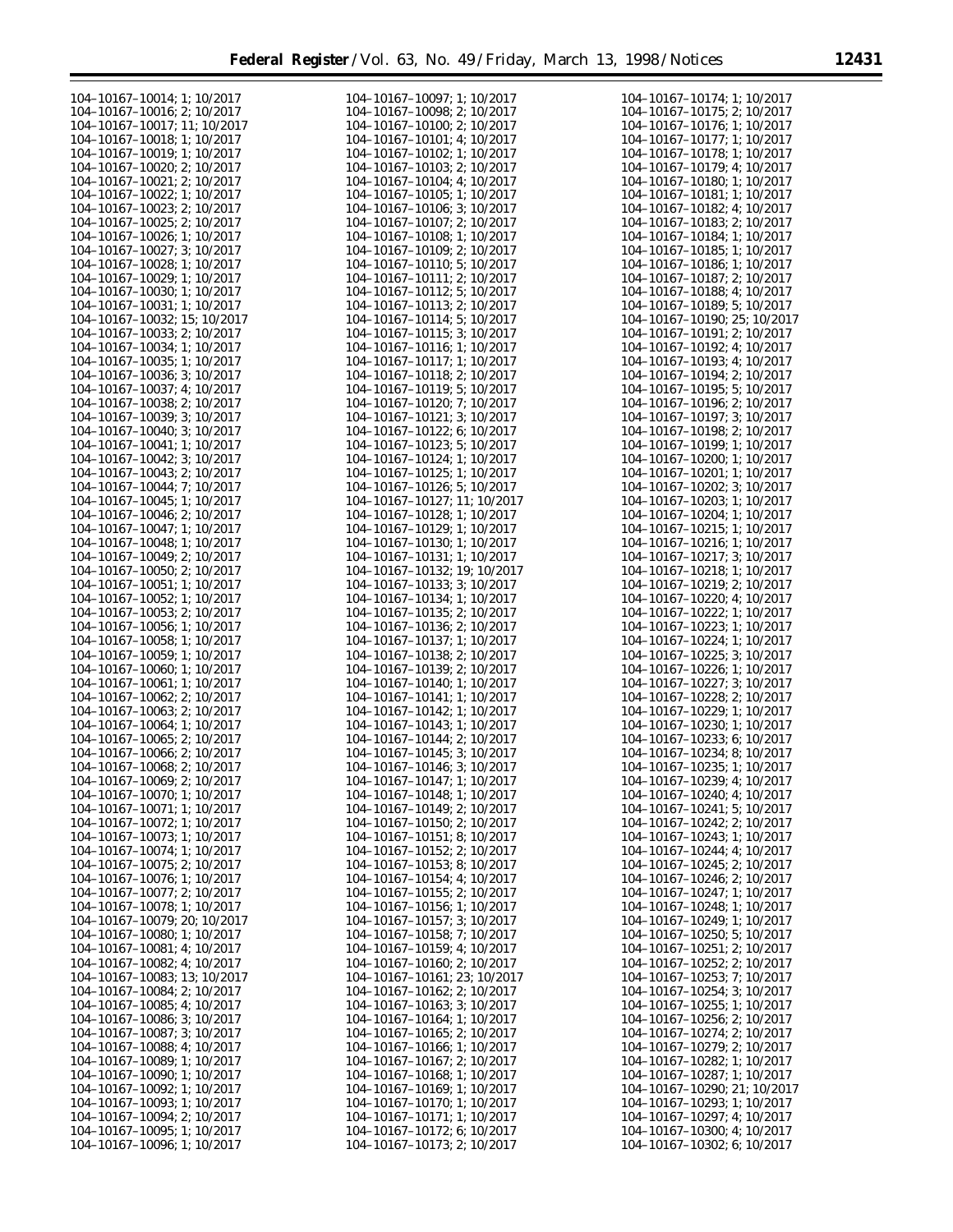Ξ

| 104-10167-10303; 7; 10/2017          | 104-10168-10011; 1; 10/2017  | 104-10169-10202; 3; 10/2017          |
|--------------------------------------|------------------------------|--------------------------------------|
|                                      |                              |                                      |
| 104-10167-10305; 4; 10/2017          | 104-10169-10000; 9; 10/2017  | 104-10169-10203; 1; 05/2001          |
| 104-10167-10306; 3; 10/2017          | 104-10169-10001; 6; 10/2017  | 104-10169-10208; 7; 10/2017          |
| 104-10167-10307; 3; 10/2017          | 104-10169-10002; 5; 10/2017  | 104-10169-10210; 1; 10/2017          |
|                                      |                              |                                      |
| 104-10167-10308; 4; 10/2017          | 104-10169-10003; 4; 10/2017  | 104-10169-10211; 2; 10/2017          |
| 104-10167-10309; 3; 10/2017          | 104-10169-10004; 21; 10/2017 | 104-10169-10212; 2; 10/2017          |
| 104-10167-10310; 1; 10/2017          | 104-10169-10005; 18; 10/2017 | 104-10169-10214; 2; 10/2017          |
|                                      |                              |                                      |
| 104-10167-10311; 1; 10/2017          | 104-10169-10006; 16; 10/2017 | $104 - 10169 - 10215$ ; 4; 10/2017   |
| 104-10167-10312; 1; 10/2017          | 104-10169-10007; 12; 10/2017 | 104-10169-10216; 1; 10/2017          |
|                                      | 104-10169-10011; 2; 10/2017  | 104-10169-10218; 2; 10/2017          |
| 104-10167-10313; 1; 10/2017          |                              |                                      |
| 104-10167-10314; 1; 10/2017          | 104-10169-10013; 6; 10/2017  | 104-10169-10219; 1; 10/2017          |
| 104-10167-10315; 1; 10/2017          | 104-10169-10016; 7; 10/2017  | 104-10169-10220; 1; 10/2017          |
|                                      |                              |                                      |
| 104-10167-10316; 1; 10/2017          | 104-10169-10019; 2; 10/2017  | 104-10169-10221; 1; 10/2017          |
| 104-10167-10317; 1; 10/2017          | 104-10169-10020; 1; 10/2017  | 104-10169-10222; 1; 10/2017          |
| 104-10167-10318; 1; 10/2017          | 104-10169-10021; 1; 10/2017  | 104-10169-10223; 1; 10/2017          |
|                                      |                              |                                      |
| 104-10167-10319; 2; 10/2017          | 104-10169-10022; 1; 10/2017  | 104-10170-10002; 5; 10/2017          |
| 104-10167-10320; 3; 10/2017          | 104-10169-10024; 2; 10/2017  | 104-10170-10004; 1; 10/2017          |
| 104-10167-10321; 1; 10/2017          | 104-10169-10025; 3; 10/2017  | 104-10170-10005; 1; 10/2017          |
|                                      |                              |                                      |
| 104-10167-10322; 2; 10/2017          | 104-10169-10026; 2; 10/2017  | 104-10170-10006; 2; 10/2017          |
| 104-10167-10324; 2; 10/2017          | 104-10169-10027; 2; 10/2017  | 104-10170-10009; 1; 10/2017          |
| 104-10167-10325; 1; 10/2017          | 104-10169-10045; 2; 10/2017  | 104-10170-10091; 1; 10/2017          |
|                                      |                              |                                      |
| 104-10167-10327; 2; 10/2017          | 104-10169-10046; 11; 10/2017 | $104 - 10170 - 10093$ ; 2; $10/2017$ |
| 104-10167-10329; 11; 10/2017         | 104-10169-10047; 7; 10/2017  | 104-10170-10094; 1; 10/2017          |
|                                      |                              | 104-10170-10095: 2: 10/2017          |
| 104-10167-10331; 6; 10/2017          | 104-10169-10048; 8; 10/2017  |                                      |
| 104-10167-10332; 1; 10/2017          | 104-10169-10049; 7; 10/2017  | 104-10170-10096; 1; 10/2017          |
| 104-10167-10334; 5; 10/2017          | 104-10169-10050; 3; 10/2017  | 104-10170-10097; 1; 10/2017          |
|                                      |                              | 104-10170-10098: 1: 10/2017          |
| 104-10167-10337; 1; 10/2017          | 104-10169-10051; 2; 10/2017  |                                      |
| 104-10167-10339; 1; 10/2017          | 104-10169-10052; 1; 10/2017  | 104-10170-10101; 4; 10/2017          |
| 104-10167-10340; 1; 10/2017          | 104-10169-10053; 2; 10/2017  | 104-10170-10102; 1; 10/2017          |
|                                      |                              | 104-10170-10103; 2; 10/2017          |
| 104-10167-10341; 4; 10/2017          | 104-10169-10054; 3; 10/2017  |                                      |
| 104-10167-10342; 1; 10/2017          | 104-10169-10055; 1; 10/2017  | 104-10170-10104; 3; 10/2017          |
| 104-10167-10343; 1; 10/2017          | 104-10169-10056; 2; 10/2017  | 104-10170-10105; 4; 10/2017          |
|                                      |                              | $104 - 10171 - 10000$ ; 1; $10/2017$ |
| 104-10167-10344; 1; 10/2017          | 104-10169-10057; 4; 10/2017  |                                      |
| 104-10167-10345; 5; 10/2017          | 104-10169-10058; 2; 10/2017  | 104-10171-10004; 2; 10/2017          |
| 104-10167-10346; 1; 10/2017          | 104-10169-10059; 2; 10/2017  | 104-10171-10005; 1; 10/2017          |
|                                      |                              | 104-10171-10006; 17; 10/2017         |
| 104-10167-10347; 1; 10/2017          | 104-10169-10061; 3; 10/2017  |                                      |
| 104-10167-10349; 1; 10/2017          | 104-10169-10062; 3; 10/2017  | $104 - 10171 - 10009$ ; 8; $10/2017$ |
| 104-10167-10350; 1; 10/2017          | 104-10169-10063; 2; 10/2017  | $104 - 10171 - 10010$ ; 5; $10/2017$ |
|                                      |                              | $104 - 10171 - 10014$ ; 2; $10/2017$ |
| 104-10167-10351; 3; 10/2017          | 104-10169-10064; 3; 10/2017  |                                      |
| 104-10167-10352; 1; 10/2017          | 104-10169-10065; 5; 10/2017  | $104 - 10171 - 10029$ ; 2; $10/2017$ |
| 104-10167-10353; 6; 10/2017          | 104-10169-10068; 6; 10/2017  | $104 - 10171 - 10030$ ; 1; 10/2017   |
|                                      | 104-10169-10070; 3; 10/2017  | $104 - 10171 - 10032$ ; 1; 10/2017   |
| 104-10167-10355; 2; 10/2017          |                              | $104 - 10171 - 10035$ ; 2; 10/2017   |
| 104-10167-10356; 1; 10/2017          | 104-10169-10072; 1; 10/2017  |                                      |
| 104-10167-10359; 3; 10/2017          | 104-10169-10073; 1; 10/2017  | 104-10171-10036; 1; 10/2017          |
| 104-10167-10363; 1; 10/2017          | 104-10169-10075; 1; 10/2017  | 104-10171-10037; 1; 10/2017          |
|                                      |                              | 104-10171-10043; 1; 10/2017          |
| 104-10167-10365; 1; 10/2017          | 104-10169-10076; 3; 10/2017  |                                      |
| 104-10167-10367; 2; 10/2017          | 104-10169-10077; 1; 10/2017  | $104 - 10171 - 10046$ ; 1; 10/2017   |
| 104-10167-10368; 4; 10/2017          | 104-10169-10078; 2; 10/2017  | 104-10172-10000; 10; 10/2017         |
|                                      |                              | 104-10172-10002; 1; 10/2017          |
| 104-10167-10370; 1; 10/2017          | 104-10169-10079; 4; 10/2017  |                                      |
| 104-10167-10372; 1; 10/2017          | 104-10169-10080; 2; 10/2017  | 104-10172-10003; 4; 10/2017          |
|                                      |                              | 104-10172-10004; 3; 10/2017          |
| 104-10167-10376; 1; 10/2017          | 104-10169-10083; 3; 10/2017  | $104 - 10172 - 10005$ ; 2; $10/2017$ |
| 104-10167-10378; 1; 10/2017          | 104-10169-10084; 2; 10/2017  |                                      |
| 104-10167-10393; 3; 10/2017          | 104-10169-10086; 3; 10/2017  | 104-10172-10017; 1; 10/2017          |
|                                      |                              | 104-10172-10018; 2; 10/2017          |
| 104-10167-10396; 3; 10/2017          | 104-10169-10087; 1; 10/2017  | 104-10172-10020; 1; 10/2017          |
| 104-10167-10398; 2; 10/2017          | 104-10169-10089; 3; 10/2017  |                                      |
| 104-10167-10400; 1; 10/2017          | 104-10169-10090; 1; 10/2017  | 104-10172-10021; 2; 10/2017          |
|                                      |                              | 104-10172-10022; 1; 10/2017          |
| $104 - 10167 - 10401$ ; 2; $10/2017$ | 104-10169-10091; 2; 10/2017  | 104-10172-10023; 1; 10/2017          |
| 104-10167-10434; 2; 10/2017          | 104-10169-10093; 2; 10/2017  |                                      |
| 104-10167-10440; 1; 10/2017          | 104-10169-10094; 2; 10/2017  | 104-10172-10024; 11; 10/2017         |
|                                      |                              | 104-10172-10032; 1; 10/2017          |
| 104-10167-10443; 1; 10/2017          | 104-10169-10096; 2; 10/2017  | 104-10172-10034; 2; 10/2017          |
| 104-10167-10445; 1; 10/2017          | 104-10169-10097; 4; 10/2017  |                                      |
| 104-10167-10446; 1; 10/2017          | 104-10169-10101; 5; 10/2017  | FBI Documents: Open in Full          |
|                                      |                              |                                      |
| 104-10167-10447; 4; 10/2017          | 104-10169-10102; 4; 10/2017  | 124-10104-10338; 0; None             |
| 104-10167-10448; 3; 10/2017          | 104-10169-10104; 3; 10/2017  | 124-10104-10395; 0; None             |
| 104-10167-10449; 1; 10/2017          | 104-10169-10105; 4; 10/2017  | 124-10104-10417; 0; None             |
|                                      |                              |                                      |
| 104-10168-10000; 3; 10/2017          | 104-10169-10106; 4; 10/2017  | $124 - 10104 - 10419$ ; 0; None      |
| $104 - 10168 - 10001$ ; 3; $10/2017$ | 104-10169-10107; 1; 10/2017  | $124-10104-10421$ ; 0; None          |
| $104 - 10168 - 10002$ ; 1; $10/2017$ | 104-10169-10108; 1; 10/2017  | 124-10104-10424; 0; None             |
|                                      |                              |                                      |
| $104 - 10168 - 10003$ ; 1; 10/2017   | 104-10169-10109; 1; 10/2017  | 124-10104-10426; 0; None             |
| 104-10168-10004; 1; 10/2017          | 104-10169-10110; 1; 10/2017  | $124 - 10107 - 10116$ ; 0; None      |
| $104 - 10168 - 10005$ ; 2; $10/2017$ | 104-10169-10111; 1; 10/2017  | 124-10193-10314; 0; None             |
|                                      |                              |                                      |
| 104-10168-10006; 1; 10/2017          | 104-10169-10112; 1; 10/2017  | $124 - 10193 - 10321$ ; 0; None      |
| $104 - 10168 - 10007$ ; 2; $10/2017$ | 104-10169-10113; 2; 10/2017  | 124-10193-10346; 0; None             |
| 104-10168-10008; 3; 10/2017          | 104-10169-10114; 1; 10/2017  | $124-10271-10210$ ; 0; None          |
| 104-10168-10009; 4; 10/2017          | 104-10169-10115; 3; 10/2017  | 124-10271-10229; 0; None             |
|                                      |                              |                                      |
| 104-10168-10010; 3; 10/2017          | 104-10169-10180; 1; 10/2017  | 124-10271-10230; 0; None             |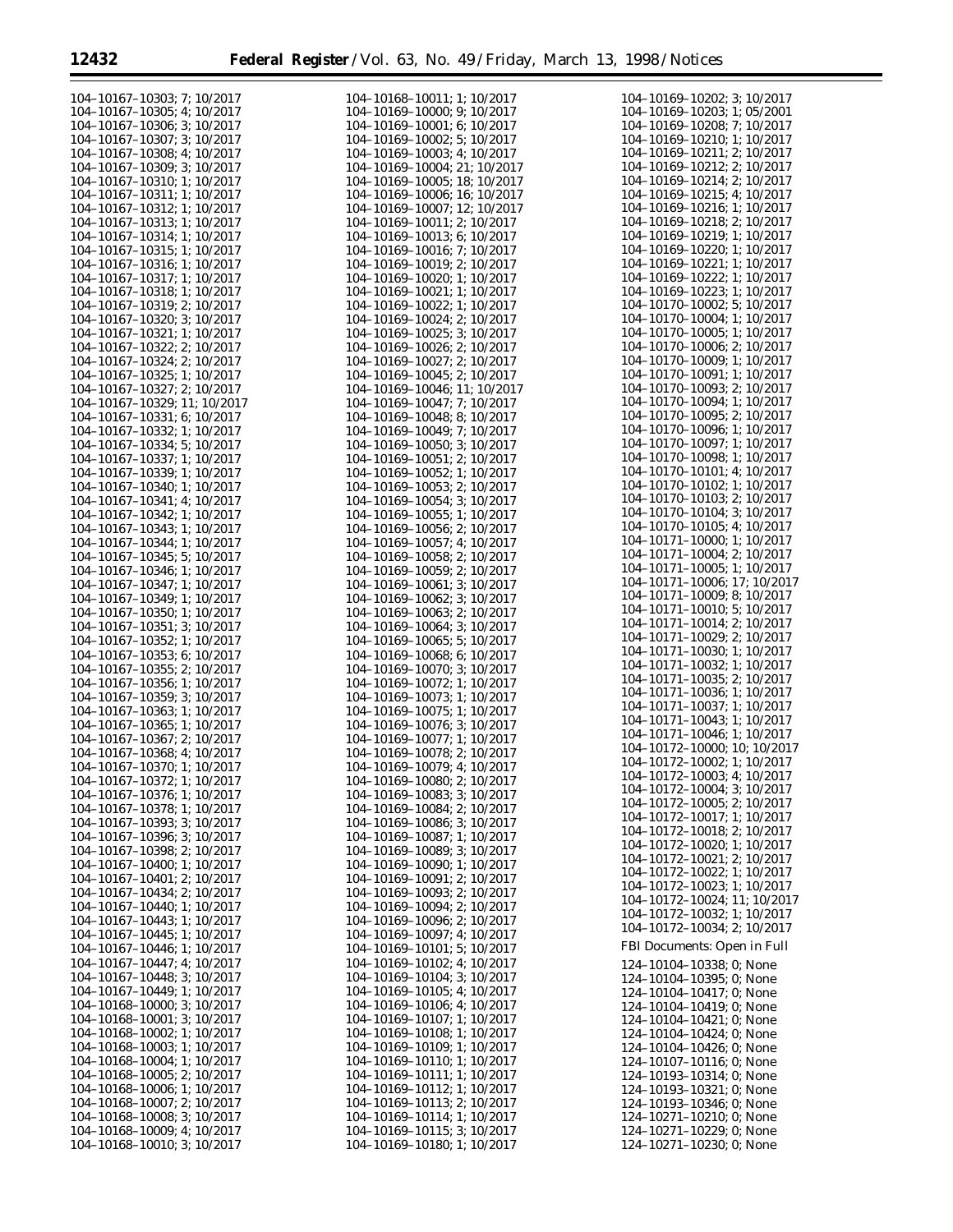| FBI Documents: Postponed in Part                                   | 124-10271-10213; 1; 10/2017                                              | 124-10301-10267; 1; 10/2017                                        |
|--------------------------------------------------------------------|--------------------------------------------------------------------------|--------------------------------------------------------------------|
| 124-10104-10307; 2; 10/2017                                        | 124-10271-10219; 10; 10/2017                                             | 124-10302-10278; 11; 10/2017                                       |
| 124-10104-10308; 29; 10/2017                                       | 124-10271-10224; 1; 10/2017                                              | 124-10302-10283; 13; 10/2017                                       |
| 124-10104-10343; 1; 10/2017                                        | 124-10271-10226; 1; 10/2017                                              | 124-10302-10288; 5; 10/2017                                        |
| 124-10104-10411; 1; 10/2017                                        | 124-10271-10236; 1; 10/2017<br>124-10271-10243; 2; 10/2017               | 124-10302-10293; 1; 10/2017<br>124-10303-10149; 4; 10/2017         |
| 124-10107-10108; 10; 10/2017                                       | 124-10271-10283; 1; 10/2017                                              | 124-10303-10150; 26; 10/2017                                       |
| 124-10193-10244; 2; 10/2017<br>124-10193-10250; 1; 10/2017         | 124-10279-10155; 12; 10/2017                                             | 124-10304-10009; 8; 10/2017                                        |
| 124-10193-10319; 0; 10/2017                                        | 124-10279-10156; 124; 10/2017                                            | 124-90021-10077; 3; 10/2017                                        |
| 124-10193-10336; 7; 10/2017                                        | 124-10279-10171; 2; 10/2017                                              | 124-90021-10078; 11; 10/2017                                       |
| 124-10193-10342; 0; 10/2017                                        | 124-10280-10189; 1; 10/2017                                              | 124-90021-10080; 4; 10/2017                                        |
| 124-10193-10343; 3; 10/2017                                        | 124-10280-10190; 1; 10/2017<br>124-10280-10213; 3; 10/2017               | 124-90021-10081; 7; 10/2017<br>124-90021-10083; 1; 10/2017         |
| 124-10193-10351; 1; 10/2017                                        | 124-10281-10083; 2; 10/2017                                              | 124-90021-10085; 5; 10/2017                                        |
| 124-10200-10164; 3; 10/2017<br>124-10200-10165; 2; 10/2017         | 124-10281-10085; 1; 10/2017                                              | 124-90021-10086; 12; 10/2017                                       |
| 124-10200-10169; 23; 10/2017                                       | 124-10281-10088; 4; 10/2017                                              | 124-90021-10087; 24; 10/2017                                       |
| 124-10203-10491; 69; 10/2017                                       | 124-10281-10141; 6; 10/2017                                              | 124-90021-10088; 7; 10/2017                                        |
| 124-10203-10493; 138; 10/2017                                      | 124-10281-10142; 34; 10/2017                                             | 124-90021-10089; 4; 10/2017                                        |
| 124-10205-10456; 13; 10/2017                                       | 124-10281-10146; 19; 10/2017                                             | 124-90021-10090; 4; 10/2017<br>124-90021-10093; 1; 10/2017         |
| 124-10208-10232; 3; 10/2017                                        | 124-10282-10483; 71; 10/2017<br>124-10282-10484; 38; 10/2017             | 124-90021-10094; 2; 10/2017                                        |
| 124-10208-10233; 7; 10/2017                                        | 124-10282-10485; 140; 10/2017                                            | 124-90021-10095; 18; 10/2017                                       |
| 124-10208-10234; 1; 10/2017<br>124-10208-10235; 9; 10/2017         | 124-10282-10490; 1; 10/2017                                              | 124-90021-10098; 8; 10/2017                                        |
| 124-10208-10428; 18; 10/2017                                       | 124-10282-10494; 3; 10/2017                                              | 124-90021-10100; 1; 10/2017                                        |
| 124-10208-10436; 4; 10/2017                                        | 124-10282-10496; 1; 10/2017                                              | 124-90023-10001; 2; 10/2017                                        |
| 124-10208-10437; 22; 10/2017                                       | 124-10282-10497; 19; 10/2017                                             | 124-90023-10004; 2; 10/2017                                        |
| 124-10211-10457; 25; 10/2017                                       | 124-10283-10059; 14; 10/2017                                             | 124-90023-10012; 4; 10/2017<br>124-90023-10014; 2; 10/2017         |
| 124-10211-10458; 513; 10/2017                                      | 124-10287-10375; 2; 10/2017<br>124-10288-10384; 2; 10/2017               | 124-90023-10015; 2; 10/2017                                        |
| 124-10211-10459; 77; 10/2017                                       | 124-10289-10394; 7; 10/2017                                              | 124-90025-10001; 7; 10/2017                                        |
| 124-10211-10460; 245; 10/2017<br>124-10211-10461; 237; 10/2017     | 124-10289-10395; 15; 10/2017                                             | $124 - 90025 - 10003$ ; 2; $10/2017$                               |
| 124-10211-10462; 12; 10/2017                                       | 124-10289-10398; 1; 10/2017                                              | 124-90025-10007; 6; 10/2017                                        |
| 124-10211-10463; 54; 10/2017                                       | 124-10289-10433; 3; 10/2017                                              | $124 - 90025 - 10008$ ; 9; 10/2017                                 |
| 124-10211-10464; 51; 10/2017                                       | $124 - 10291 - 10303$ ; 5; 10/2017                                       | 124-90025-10009; 9; 10/2017                                        |
| 124-10211-10465; 31; 10/2017                                       | 124-10291-10304; 8; 10/2017                                              | 124-90025-10012; 25; 10/2017<br>124-90025-10013; 9; 10/2017        |
| 124-10211-10466; 16; 10/2017                                       | 124-10291-10306; 1; 10/2017<br>124-10291-10310; 2; 10/2017               | 124-90025-10015; 12; 10/2017                                       |
| 124-10211-10467; 34; 10/2017<br>124-10211-10469; 225; 10/2017      | 124-10291-10312; 3; 10/2017                                              | 124-90025-10016; 2; 10/2017                                        |
| 124-10214-10291; 1; 10/2017                                        | 124-10292-10164; 24; 10/2017                                             | $124 - 90025 - 10018$ ; 4; 10/2017                                 |
| 124-10214-10338; 5; 10/2017                                        | $124 - 10292 - 10165$ ; 4; 10/2017                                       | 124-90025-10019; 23; 10/2017                                       |
| 124-10214-10343; 7; 10/2017                                        | 124-10292-10289; 20; 10/2017                                             | 124-90025-10020; 25; 10/2017                                       |
| 124-10214-10344; 20; 10/2017                                       | 124-10294-10306; 3; 10/2017                                              | $124 - 90025 - 10023$ ; 1; 10/2017<br>124-90025-10047; 23; 10/2017 |
| 124-10214-10410; 2; 10/2017                                        | 124-10294-10307; 1; 10/2017                                              | $124 - 90025 - 10050$ ; 1; 10/2017                                 |
| 124-10214-10411; 1; 10/2017<br>124-10214-10424; 5; 10/2017         | 124-10294-10308; 6; 10/2017<br>124-10296-10044; 2; 10/2017               | $124 - 90025 - 10051$ ; 2; 10/2017                                 |
| 124-10216-10317; 2; 10/2017                                        | 124-10296-10046; 1; 10/2017                                              | 124-90025-10053; 1; 10/2017                                        |
| 124-10216-10326; 1; 10/2017                                        | 124-10296-10049; 12; 10/2017                                             | 124-90025-10054; 1; 10/2017                                        |
| 124-10216-10333; 1; 10/2017                                        | 124-10296-10130; 9; 10/2017                                              | 124-90025-10055; 1; 10/2017                                        |
| 124-10216-10404; 14; 10/2017                                       | 124-10296-10131; 2; 10/2017                                              | 124-90025-10057; 1; 10/2017<br>124-90025-10073; 4; 10/2017         |
| 124-10219-10096: 2: 10/2017                                        | 124-10296-10152; 11; 10/2017                                             | 124-90025-10076; 4; 10/2017                                        |
| 124-10219-10107; 2; 10/2017                                        | 124-10296-10154; 1; 10/2017                                              | 124-90025-10081; 8; 10/2017                                        |
| 124-10219-10108; 1; 10/2017<br>124-10219-10109; 2; 10/2017         | 124-10296-10155; 1; 10/2017<br>124-10296-10156; 4; 10/2017               | $124 - 90025 - 10096$ ; 4; $10/2017$                               |
| 124-10219-10111; 3; 10/2017                                        | $124 - 10296 - 10157$ ; 6; 10/2017                                       | $124 - 90025 - 10097$ ; 2; 10/2017                                 |
| 124-10219-10112; 2; 10/2017                                        | 124-10298-10027; 9; 10/2017                                              | 124-90025-10098; 10; 10/2017                                       |
| $124 - 10219 - 10114$ ; 2; 10/2017                                 | $124 - 10298 - 10028$ ; 1; 10/2017                                       | $124 - 90025 - 10099$ ; 6; $10/2017$                               |
| 124-10219-10120; 2; 10/2017                                        | 124-10298-10031; 7; 10/2017                                              | <b>HSCA Documents: Postponed in Part</b>                           |
| 124-10219-10124; 1; 10/2017                                        | 124-10298-10034; 2; 10/2017                                              | 180-10066-10493; 4; 10/2017                                        |
| 124-10219-10126; 1; 10/2017                                        | 124-10298-10167; 12; 10/2017                                             | 180-10070-10251; 0; 10/2017                                        |
| 124-10219-10128; 8; 10/2017<br>124-10219-10129; 1; 10/2017         | $124 - 10299 - 10006$ ; 6; 10/2017<br>$124 - 10299 - 10008$ ; 5; 10/2017 | 180-10072-10247; 0; 10/2017                                        |
| $124 - 10219 - 10131$ ; 4; 10/2017                                 | $124 - 10299 - 10015$ ; 2; 10/2017                                       | 180-10078-10069; 1; 10/2017<br>180-10080-10012; 1; 10/2017         |
| 124-10219-10135; 1; 10/2017                                        | 124-10301-10079; 3; 10/2017                                              | 180-10080-10036; 2; 10/2017                                        |
| 124-10221-10105; 5; 10/2017                                        | $124 - 10301 - 10080$ ; 2; 10/2017                                       | 180-10093-10162; 6; 10/2017                                        |
| 124-10221-10238; 1; 10/2017                                        | 124-10301-10089; 5; 10/2017                                              | 180-10101-10479; 4; 10/2017                                        |
| $124 - 10221 - 10239$ ; 9; 10/2017                                 | $124 - 10301 - 10091$ ; 2; 10/2017                                       | 180-10103-10206; 0; 10/2017                                        |
| 124-10221-10251; 3; 10/2017                                        | 124-10301-10113; 2; 10/2017                                              | 180-10105-10045; 1; 10/2017                                        |
| $124 - 10221 - 10252$ ; 1; 10/2017<br>124-10221-10256; 27; 10/2017 | $124 - 10301 - 10131$ ; 2; 10/2017<br>124-10301-10133; 1; 10/2017        | 180-10107-10492; 0; 10/2017<br>180-10109-10343; 6; 10/2017         |
| 124-10221-10259; 13; 10/2017                                       | 124-10301-10136; 2; 10/2017                                              | 180-10112-10462; 0; 10/2017                                        |
| 124-10221-10494; 3; 10/2017                                        | 124-10301-10142; 1; 10/2017                                              | 180-10125-10179; 2; 10/2017                                        |
| 124-10222-10200; 19; 10/2017                                       | 124-10301-10143; 1; 10/2017                                              | 180-10142-10309; 6; 10/2017                                        |
| 124-10222-10438; 86; 10/2017                                       | 124-10301-10144; 28; 10/2017                                             | 180-10143-10359; 24; 10/2017                                       |
| 124-10222-10440; 3; 10/2017                                        | $124 - 10301 - 10145$ ; 2; 10/2017                                       | 180-10143-10368; 1; 10/2017                                        |
| 124-10223-10015; 2; 10/2017<br>124-10223-10017; 6; 10/2017         | $124 - 10301 - 10262$ ; 5; 10/2017<br>124-10301-10264; 31; 10/2017       | 180-10143-10374; 7; 10/2017<br>180-10143-10390; 3; 10/2017         |
|                                                                    |                                                                          |                                                                    |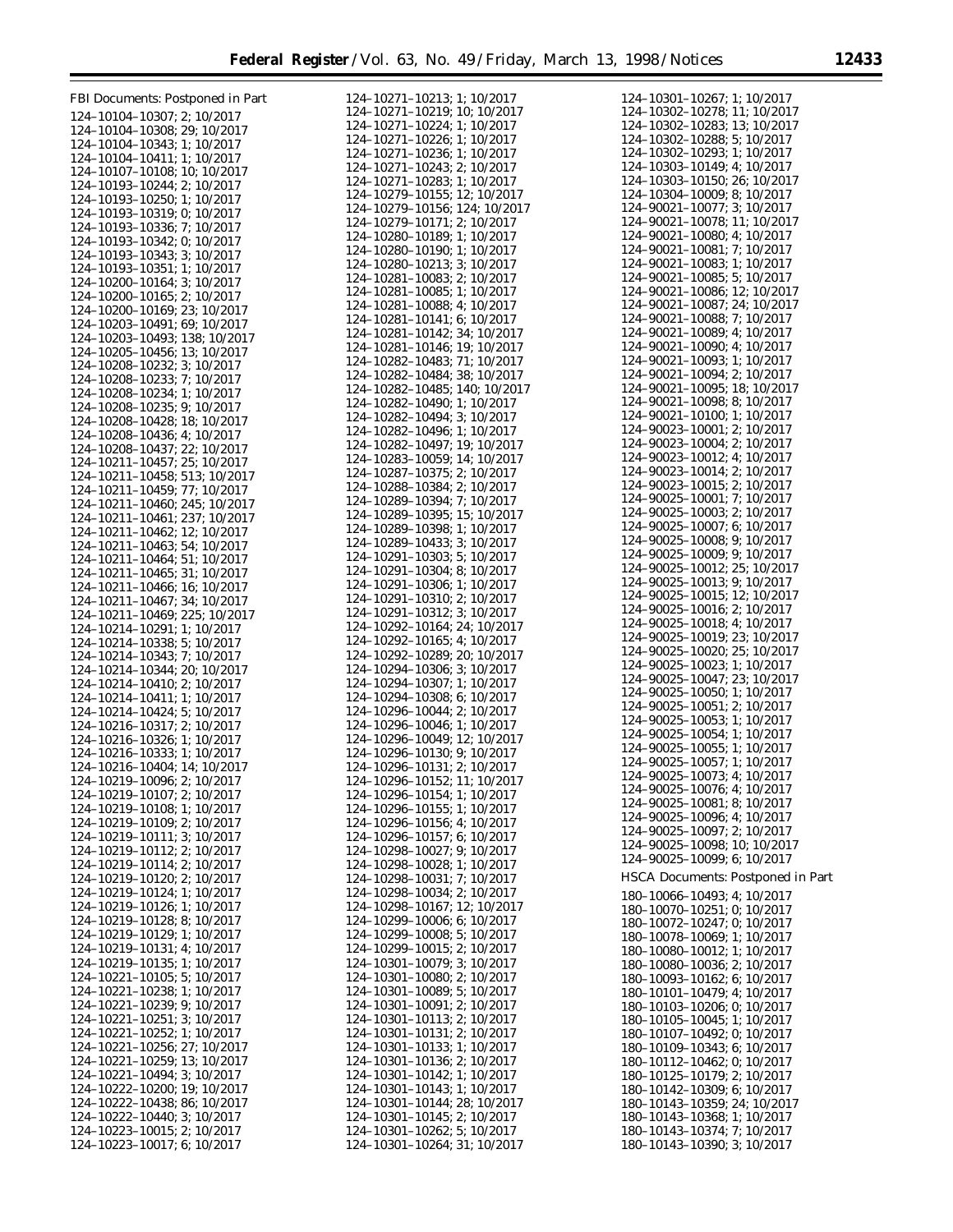180–10144–10033; 3; 10/2017 180–10144–10115; 6; 10/2017 180–10144–10222; 17; 10/2017 180–10145–10296; 21; 10/2017 180–10145–10301; 19; 10/2017 180–10145–10302; 2; 10/2017 180–10145–10308; 17; 10/2017 180–10145–10353; 5; 10/2017 180–10145–10362; 20; 10/2017 NARA–LBJ Documents: Postponed in Part 177–10001–10472; 6; 10/2017 177–10001–10475; 2; 10/2017 177–10002–10012; 2; 10/2017 177–10002–10014; 5; 10/2017 177–10002–10015; 6; 10/2017 177–10002–10016; 1; 10/2017 177–10002–10017; 6; 10/2017 177–10002–10034; 1; 10/2017 US ARMY Documents: Open in Full 198–10005–10016; 0; N/A US ARMY Documents: Postponed in Part 194–10003–10333; 1; 10/2017 194–10003–10335; 3; 10/2017 194–10003–10336; 13; 10/2017 194–10003–10337; 3; 10/2017 194–10003–10338; 8; 10/2017 194–10003–10339; 1; 10/2017 194–10003–10340; 1; 10/2017 194–10003–10341; 1; 10/2017 194–10003–10342; 4; 10/2017 194–10003–10343; 2; 10/2017 194–10003–10344; 2; 10/2017 194–10003–10345; 2; 10/2017 194–10003–10346; 1; 10/2017 194–10003–10347; 2; 10/2017 194–10003–10348; 5; 10/2017 194–10003–10349; 3; 10/2017 194–10003–10351; 8; 10/2017 194–10003–10352; 3; 10/2017 194–10003–10353; 2; 10/2017 194–10003–10354; 2; 10/2017 194–10003–10355; 2; 10/2017 194–10003–10356; 2; 10/2017 194–10003–10357; 4; 10/2017 194–10003–10358; 4; 10/2017 194–10003–10359; 5; 10/2017 194–10003–10360; 3; 10/2017 194–10003–10361; 6; 10/2017 194–10003–10362; 3; 10/2017 194–10003–10363; 3; 10/2017 197–10002–10170; 2; 10/2017 198–10004–10053; 4; 10/2017 198–10004–10208; 4; 10/2017 198–10005–10012; 3; 10/2017 198–10005–10013; 4; 10/2017 198–10005–10014; 1; 10/2017

### **Board Determination on Internal U.S. Army Referral**

At its February 17, 1996 meeting, the Review Board voted to release in full, with the exception of social security numbers (which shall be postponed until the year 2017), Department of the Army Inspector General equities present in a 1,216 page referral received from the Army's Investigative Records Repository (IRR). The referral pages are part of the overall IRR case file on Richard Case Nagell, which consists of approximately 1,517 pages. Once the complete case file is processed by IRR, document numbers will be assigned on

the RIFs created by IRR; but at the present time, the action reported was taken on a subset of a larger file, not yet identified by number, referred internally within the Army.

#### **Notice of Additional Releases**

After consultation with appropriate Federal agencies, the Review Board announces that the following Federal Bureau of Investigation records are now being opened in full:

124–10104–10257; 124–10104–10258; 124– 10104–10259; 124–10104–10260; 124– 10104–10261; 124–10104–10262; 124– 10104–10263; 124–10104–10264; 124– 10104–10265; 124–10104–10266; 124– 10104–10267; 124–10104–10268; 124– 10104–10269; 124–10104–10270; 124– 10104–10271; 124–10104–10272; 124– 10104–10273; 124–10104–10274; 124– 10104–10275; 124–10104–10276; 124– 10104–10277; 124–10104–10278; 124– 10104–10279; 124–10104–10280; 124– 10104–10281; 124–10104–10282; 124– 10104–10283; 124–10104–10284; 124– 10104–10285; 124–10104–10286; 124– 10104–10287; 124–10104–10288; 124– 10104–10289; 124–10104–10290; 124– 10104–10291; 124–10104–10292; 124– 10104–10293; 124–10104–10294; 124– 10104–10295; 124–10104–10296; 124– 10104–10297; 124–10104–10298; 124– 10104–10299; 124–10104–10300; 124– 10104–10301; 124–10104–10302; 124– 10104–10303; 124–10104–10304; 124– 10104–10305; 124–10104–10306; 124– 10104–10309; 124–10104–10310; 124– 10104–10311; 124–10104–10312; 124– 10104–10313; 124–10104–10315; 124– 10104–10316; 124–10104–10317; 124– 10104–10318; 124–10104–10319; 124– 10104–10320; 124–10104–10321; 124– 10104–10322; 124–10104–10323; 124– 10104–10324; 124–10104–10326; 124– 10104–10327; 124–10104–10328; 124– 10104–10329; 124–10104–10330; 124– 10104–10331; 124–10104–10332; 124– 10104–10333; 124–10104–10334; 124– 10104–10335; 124–10104–10336; 124– 10104–10337; 124–10104–10339; 124– 10104–10340; 124–10104–10341; 124– 10104–10342; 124–10104–10344; 124– 10104–10345; 124–10104–10346; 124– 10104–10347; 124–10104–10348; 124– 10104–10349; 124–10104–10350; 124– 10104–10351; 124–10104–10352; 124– 10104–10353; 124–10104–10354; 124– 10104–10355; 124–10104–10356; 124– 10104–10357; 124–10104–10358; 124– 10104–10359; 124–10104–10360; 124– 10104–10361; 124–10104–10362; 124– 10104–10363; 124–10104–10364; 124– 10104–10365; 124–10104–10366; 124– 10104–10367; 124–10104–10368; 124– 10104–10369; 124–10104–10370; 124– 10104–10371; 124–10104–10372; 124– 10104–10373; 124–10104–10374; 124– 10104–10375; 124–10104–10376; 124– 10104–10377; 124–10104–10378; 124– 10104–10379; 124–10104–10380; 124– 10104–10381; 124–10104–10382; 124– 10104–10383; 124–10104–10384; 124– 10104–10385; 124–10104–10386; 124– 10104–10387; 124–10104–10388; 124–

10104–10389; 124–10104–10390; 124– 10104–10391; 124–10104–10392; 124– 10104–10393; 124–10104–10394; 124– 10104–10396; 124–10104–10397; 124– 10104–10398; 124–10104–10399; 124– 10104–10400; 124–10104–10401; 124– 10104–10402; 124–10104–10403; 124– 10104–10404; 124–10104–10405; 124– 10104–10406; 124–10104–10407; 124– 10104–10408; 124–10104–10409; 124– 10104–10410; 124–10104–10412; 124– 10104–10413; 124–10104–10414; 124– 10104–10415; 124–10104–10416; 124– 10104–10418; 124–10104–10420; 124– 10104–10423; 124–10104–10425; 124– 10107–10042; 124–10107–10043; 124– 10107–10044; 124–10107–10045; 124– 10107–10046; 124–10107–10047; 124– 10107–10048; 124–10107–10049; 124– 10107–10050; 124–10107–10051; 124– 10107–10052; 124–10107–10053; 124– 10107–10054; 124–10107–10055; 124– 10107–10056; 124–10107–10057; 124– 10107–10058; 124–10107–10059; 124– 10107–10060; 124–10107–10061; 124– 10107–10062; 124–10107–10063; 124– 10107–10064; 124–10107–10065; 124– 10107–10066; 124–10107–10067; 124– 10107–10068; 124–10107–10069; 124– 10107–10070; 124–10107–10071; 124– 10107–10072; 124–10107–10073; 124– 10107–10074; 124–10107–10075; 124– 10107–10076; 124–10107–10077; 124– 10107–10078; 124–10107–10079; 124– 10107–10080; 124–10107–10081; 124– 10107–10082; 124–10107–10083; 124– 10107–10084; 124–10107–10085; 124– 10107–10086; 124–10107–10087; 124– 10107–10088; 124–10107–10089; 124– 10107–10090; 124–10107–10090; 124– 10107–10091; 124–10107–10092; 124– 10107–10093; 124–10107–10094; 124– 10107–10095; 124–10107–10096; 124– 10107–10097; 124–10107–10098; 124– 10107–10099; 124–10107–10100; 124– 10107–10101; 124–10107–10102; 124– 10107–10103; 124–10107–10104; 124– 10107–10105; 124–10107–10106; 124– 10107–10107; 124–10107–10109; 124– 10107–10110; 124–10107–10110; 124– 10107–10111; 124–10107–10112; 124– 10107–10113; 124–10107–10114; 124– 10107–10114; 124–10107–10115; 124– 10107–10117; 124–10107–10118; 124– 10107–10119; 124–10107–10120; 124– 10107–10121; 124–10107–10122; 124– 10107–10123; 124–10107–10124; 124– 10107–10125; 124–10107–10126; 124– 10107–10127; 124–10107–10128; 124– 10107–10129; 124–10107–10130; 124– 10107–10131; 124–10107–10132; 124– 10193–10230; 124–10193–10231; 124– 10193–10232; 124–10193–10233; 124– 10193–10234; 124–10193–10235; 124– 10193–10236; 124–10193–10237; 124– 10193–10238; 124–10193–10239; 124– 10193–10240; 124–10193–10241; 124– 10193–10242; 124–10193–10243; 124– 10193–10245; 124–10193–10246; 124– 10193–10247; 124–10193–10248; 124– 10193–10249; 124–10193–10251; 124– 10193–10252; 124–10193–10253; 124– 10193–10254; 124–10193–10255; 124– 10193–10256; 124–10193–10257; 124– 10193–10259; 124–10193–10260; 124– 10193–10261; 124–10193–10262; 124–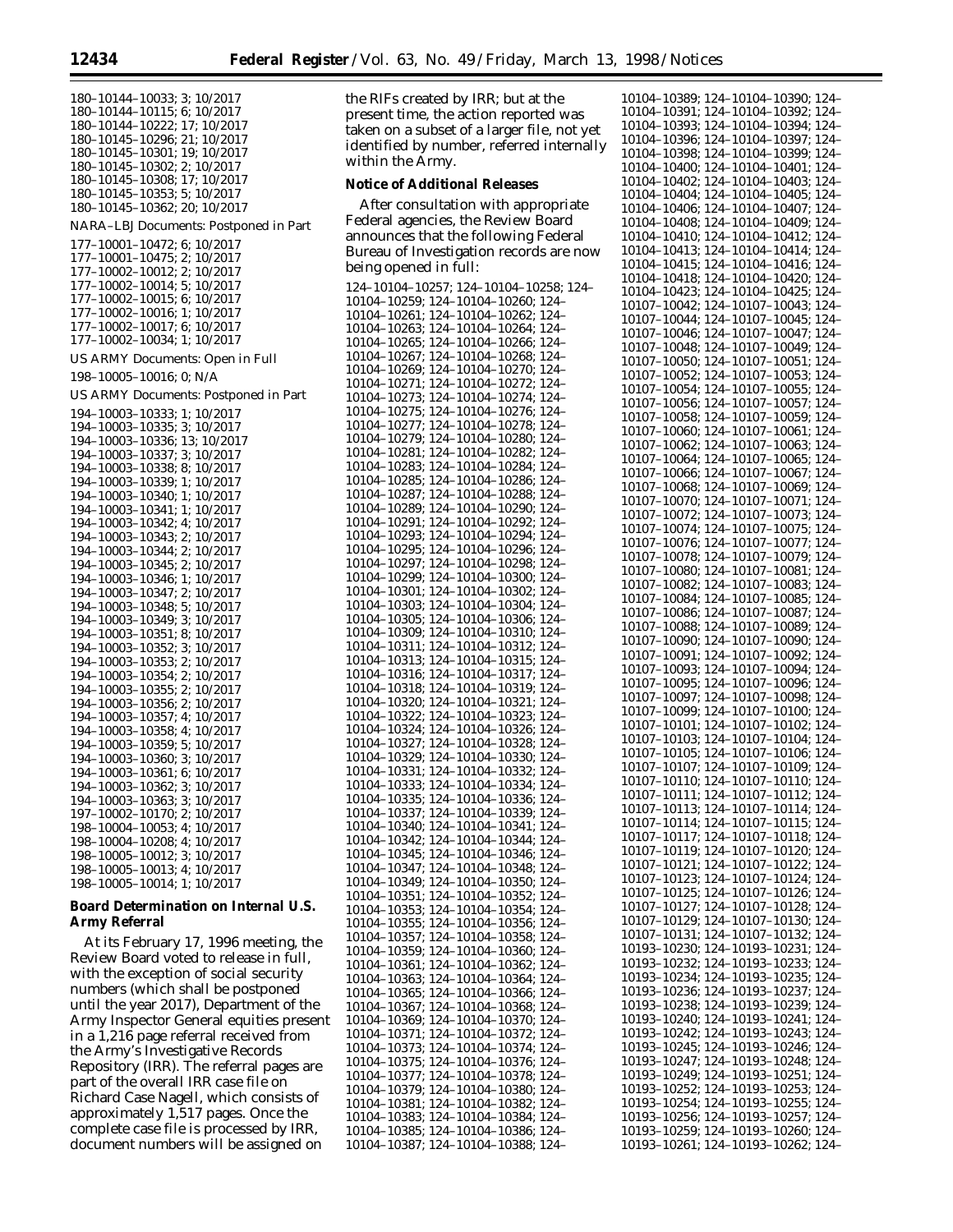| 10193-10263; 124-10193-10264; 124-                                            | 10208-10231; 124-10208-10236; 124-                                       | 10271-10205; 124-10271-10206; 124-                                       |
|-------------------------------------------------------------------------------|--------------------------------------------------------------------------|--------------------------------------------------------------------------|
| 10193-10265; 124-10193-10266; 124-                                            | 10208-10237; 124-10208-10238; 124-                                       | 10271-10207; 124-10271-10208; 124-                                       |
|                                                                               |                                                                          |                                                                          |
| 10193-10267; 124-10193-10268; 124-                                            | 10208-10239; 124-10208-10240; 124-                                       | 10271-10209; 124-10271-10211; 124-                                       |
| 10193-10269; 124-10193-10270; 124-                                            | 10208-10241; 124-10208-10242; 124-                                       | 10271-10212; 124-10271-10214; 124-                                       |
| 10193-10271; 124-10193-10272; 124-                                            | 10208-10243; 124-10208-10244; 124-                                       | 10271-10215; 124-10271-10216; 124-                                       |
| 10193-10273; 124-10193-10274; 124-                                            | 10208-10245; 124-10208-10424; 124-                                       | 10271-10217; 124-10271-10218; 124-                                       |
| 10193-10275; 124-10193-10276; 124-                                            | 10208-10426; 124-10208-10429; 124-                                       | 10271-10220; 124-10271-10221; 124-                                       |
|                                                                               |                                                                          |                                                                          |
| 10193-10277; 124-10193-10278; 124-                                            | 10208-10430; 124-10208-10431; 124-                                       | 10271-10222; 124-10271-10223; 124-                                       |
| 10193-10279; 124-10193-10280; 124-                                            | 10208-10433; 124-10208-10435; 124-                                       | 10271-10225; 124-10271-10227; 124-                                       |
| 10193-10281; 124-10193-10282; 124-                                            | 10208-10439; 124-10208-10440; 124-                                       | 10271-10228; 124-10271-10231; 124-                                       |
| 10193-10283; 124-10193-10284; 124-                                            | 10208-10442; 124-10208-10443; 124-                                       | 10271-10232; 124-10271-10233; 124-                                       |
|                                                                               |                                                                          |                                                                          |
| 10193-10285; 124-10193-10286; 124-                                            | 10208-10444; 124-10208-10488; 124-                                       | 10271-10234; 124-10271-10235; 124-                                       |
| 10193-10287; 124-10193-10288; 124-                                            | 10211-10455; 124-10214-10234; 124-                                       | 10271-10237; 124-10271-10238; 124-                                       |
| 10193-10289; 124-10193-10290; 124-                                            | 10214-10337; 124-10214-10400; 124-                                       | 10271-10239: 124-10271-10240: 124-                                       |
| 10193-10291; 124-10193-10292; 124-                                            | 10214-10401; 124-10214-10402; 124-                                       | 10271-10241; 124-10271-10242; 124-                                       |
|                                                                               |                                                                          |                                                                          |
| 10193-10293; 124-10193-10294; 124-                                            | 10214-10405; 124-10214-10406; 124-                                       | 10271-10244; 124-10271-10245; 124-                                       |
| 10193-10295; 124-10193-10296; 124-                                            | 10214-10406; 124-10214-10408; 124-                                       | 10271-10246; 124-10271-10247; 124-                                       |
| 10193-10297; 124-10193-10298; 124-                                            | 10214-10409; 124-10214-10419; 124-                                       | 10271-10248; 124-10271-10249; 124-                                       |
| 10193-10299; 124-10193-10300; 124-                                            | 10216-10305; 124-10216-10306; 124-                                       | 10271-10250; 124-10271-10251; 124-                                       |
| 10193-10301; 124-10193-10302; 124-                                            | 10216-10307; 124-10216-10308; 124-                                       | 10271-10252; 124-10271-10253; 124-                                       |
|                                                                               |                                                                          |                                                                          |
| 10193-10304; 124-10193-10305; 124-                                            | 10216-10309; 124-10216-10310; 124-                                       | 10271-10254; 124-10271-10255; 124-                                       |
| 10193-10306; 124-10193-10307; 124-                                            | 10216-10311; 124-10216-10312; 124-                                       | 10271-10256; 124-10271-10257; 124-                                       |
| 10193-10308; 124-10193-10309; 124-                                            | 10216-10313; 124-10216-10315; 124-                                       | 10271-10258; 124-10271-10259; 124-                                       |
| 10193-10310; 124-10193-10311; 124-                                            | 10216-10318; 124-10216-10319; 124-                                       | 10271-10260; 124-10271-10261; 124-                                       |
|                                                                               |                                                                          |                                                                          |
| 10193-10312; 124-10193-10313; 124-                                            | 10216-10321; 124-10216-10323; 124-                                       | 10271-10262; 124-10271-10263; 124-                                       |
| 10193-10314; 124-10193-10315; 124-                                            | 10216-10324; 124-10216-10325; 124-                                       | 10271-10264; 124-10271-10265; 124-                                       |
| 10193-10316; 124-10193-10317; 124-                                            | 10216-10327; 124-10216-10328; 124-                                       | 10271-10266; 124-10271-10267; 124-                                       |
| 10193-10318; 124-10193-10320; 124-                                            | 10216-10329; 124-10216-10330; 124-                                       | 10271-10268; 124-10271-10269; 124-                                       |
|                                                                               |                                                                          |                                                                          |
| 10193-10322; 124-10193-10323; 124-                                            | 10216-10331; 124-10216-10332; 124-                                       | 10271-10270; 124-10271-10271; 124-                                       |
| 10193-10324; 124-10193-10325; 124-                                            | 10216-10334; 124-10216-10335; 124-                                       | 10271-10272; 124-10271-10273; 124-                                       |
| 10193-10326; 124-10193-10327; 124-                                            | 10216-10336; 124-10216-10337; 124-                                       | 10271-10274; 124-10271-10275; 124-                                       |
| 10193-10328; 124-10193-10329; 124-                                            | 10216-10338; 124-10216-10339; 124-                                       | 10271-10276; 124-10271-10277; 124-                                       |
|                                                                               |                                                                          |                                                                          |
| 10193-10330; 124-10193-10331; 124-                                            | 10216-10340; 124-10217-10092; 124-                                       | 10271-10278; 124-10271-10284; 124-                                       |
| 10193-10332; 124-10193-10333; 124-                                            | 10219-10094; 124-10219-10095; 124-                                       | 10271-10285; 124-10277-10481; 124-                                       |
| 10193-10334; 124-10193-10335; 124-                                            | 10219-10097; 124-10219-10098; 124-                                       | 10277-10485; 124-10277-10490; 124-                                       |
| 10193-10337; 124-10193-10338; 124-                                            | 10219-10099; 124-10219-10100; 124-                                       | 10277-10491; 124-10277-10494; 124-                                       |
| 10193-10339; 124-10193-10340; 124-                                            | 10219-10101; 124-10219-10102; 124-                                       | 10277-10495; 124-10277-10496; 124-                                       |
| 10193-10341; 124-10193-10344; 124-                                            | 10219-10103; 124-10219-10104; 124-                                       | 10277-10497; 124-10277-10498; 124-                                       |
|                                                                               |                                                                          |                                                                          |
| 10193-10345; 124-10193-10347; 124-                                            | 10219-10105; 124-10219-10106; 124-                                       | 10277-10499; 124-10279-10114; 124-                                       |
| 10193-10348; 124-10193-10349; 124-                                            | 10219-10110; 124-10219-10113; 124-                                       | 10279-10115; 124-10279-10116; 124-                                       |
| 10193-10350; 124-10193-10352; 124-                                            | 10219-10115; 124-10219-10116; 124-                                       | 10279-10117; 124-10279-10118; 124-                                       |
| 10193-10353; 124-10193-10354; 124-                                            | 10219-10118; 124-10219-10119; 124-                                       | 10279-10137; 124-10279-10138; 124-                                       |
| 10193-10355; 124-10193-10356; 124-                                            | 10219-10121; 124-10219-10122; 124-                                       | 10279-10139; 124-10279-10154; 124-                                       |
|                                                                               |                                                                          |                                                                          |
| 10193-10357; 124-10193-10358; 124-                                            | 10219-10123; 124-10219-10125; 124-                                       | 10279-10157; 124-10279-10159; 124-                                       |
| 10193-10359; 124-10193-10360; 124-                                            | 10219-10127; 124-10219-10130; 124-                                       | 10279-10160; 124-10279-10161; 124-                                       |
| 10193-10361; 124-10193-10362; 124-                                            | 10219-10132; 124-10219-10133; 124-                                       | 10279-10162; 124-10279-10163; 124-                                       |
| 10193-10363; 124-10193-10364; 124-                                            | 10219-10134; 124-10219-10136; 124-                                       | 10279-10164; 124-10279-10165; 124-                                       |
| 10193-10365; 124-10193-10366; 124-                                            | 10219-10137; 124-10219-10155; 124-                                       | 10279-10166; 124-10279-10167; 124-                                       |
|                                                                               |                                                                          |                                                                          |
| 10193-10367; 124-10193-10368; 124-                                            | 10221-10227; 124-10221-10233; 124-                                       | 10279-10168; 124-10279-10169; 124-                                       |
| 10193-10369; 124-10193-10370; 124-                                            | 10221-10234; 124-10221-10235; 124-                                       | 10279-10172; 124-10279-10173; 124-                                       |
| 10193-10371; 124-10193-10372; 124-                                            | 10221-10236; 124-10221-10246; 124-                                       | 10279-10174; 124-10279-10175; 124-                                       |
| 10193-10373; 124-10193-10374; 124-                                            | 10221-10247; 124-10221-10249; 124-                                       | 10279-10176; 124-10279-10177; 124-                                       |
| 10193-10375; 124-10193-10376; 124-                                            | $10221 - 10260$ ; 124-10221-10261; 124-                                  | 10279-10178; 124-10279-10179; 124-                                       |
|                                                                               |                                                                          |                                                                          |
| 10193-10377; 124-10193-10378; 124-                                            |                                                                          |                                                                          |
|                                                                               | 10221-10262; 124-10221-10263; 124-                                       | 10279-10180; 124-10279-10181; 124-                                       |
| 10193-10379; 124-10193-10380; 124-                                            | 10221-10264; 124-10221-10495; 124-                                       | 10279-10182; 124-10279-10183; 124-                                       |
| 10193-10381; 124-10193-10382; 124-                                            |                                                                          |                                                                          |
|                                                                               | 10222-10198; 124-10222-10435; 124-                                       | 10279-10184; 124-10279-10185; 124-                                       |
| $10200 - 10128$ ; 124-10200-10159; 124-                                       | 10222-10436; 124-10222-10437; 124-                                       | 10279-12158; 124-10279-20136; 124-                                       |
| $10200 - 10161$ ; 124-10200-10162; 124-                                       | 10222-10439; 124-10222-10441; 124-                                       | 10280-10186; 124-10280-10187; 124-                                       |
| $10200 - 10163$ ; 124-10200-10167; 124-                                       | 10222-10442; 124-10222-10443; 124-                                       | 10280-10188; 124-10280-10191; 124-                                       |
| 10200-10168; 124-10200-10170; 124-                                            | 10222-10444; 124-10222-10447; 124-                                       | 10280–10192; 124–10280–10193; 124–                                       |
|                                                                               |                                                                          |                                                                          |
| 10200-10171; 124-10200-10173; 124-                                            | 10222-10481; 124-10223-10000; 124-                                       | 10280-10194; 124-10280-10195; 124-                                       |
| 10200-10174; 124-10200-10176; 124-                                            | 10223-10001; 124-10223-10016; 124-                                       | 10280-10196; 124-10280-10198; 124-                                       |
| $10200 - 10178$ ; 124-10200-10183; 124-                                       | $10223 - 10018$ ; 124-10223-10019; 124-                                  | 10280-10199; 124-10280-10200; 124-                                       |
| $10200 - 10185$ ; 124-10204-10225; 124-                                       | 10223-10020; 124-10224-10024; 124-                                       | 10280-10201; 124-10280-10202; 124-                                       |
| 10204-10334; 124-10204-10336; 124-                                            | $10224 - 10235$ ; 124-10271-10182; 124-                                  | 10280-10203; 124-10280-10204; 124-                                       |
| 10204-10337; 124-10204-10338; 124-                                            | 10271-10183; 124-10271-10184; 124-                                       | 10280-10205; 124-10280-10206; 124-                                       |
|                                                                               |                                                                          |                                                                          |
| 10204-10339; 124-10204-10340; 124-                                            | 10271-10185; 124-10271-10186; 124-                                       | 10280-10207; 124-10280-10208; 124-                                       |
| $10205 - 10452$ ; 124-10205-10453; 124-                                       | 10271-10187; 124-10271-10188; 124-                                       | 10280–10209; 124–10280–10210; 124–                                       |
| $10205 - 10454$ ; 124-10205-10455; 124-                                       | 10271-10189; 124-10271-10190; 124-                                       | 10280-10211; 124-10281-10079; 124-                                       |
| $10205 - 10457$ ; 124-10205-10458; 124-                                       | 10271-10191; 124-10271-10192; 124-                                       | 10281-10080; 124-10281-10081; 124-                                       |
| $10205 - 10459$ ; 124-10205-10460; 124-                                       | 10271-10193; 124-10271-10194; 124-                                       | 10281-10082; 124-10281-10086; 124-                                       |
|                                                                               |                                                                          |                                                                          |
| $10205 - 10461$ ; 124-10205-10462; 124-                                       | 10271-10195; 124-10271-10196; 124-                                       | 10281-10087; 124-10281-10089; 124-                                       |
| $10205 - 10465$ ; 124-10205-10466; 124-                                       | 10271-10197; 124-10271-10198; 124-                                       | 10281-10091; 124-10281-10093; 124-                                       |
| $10206 - 10422$ ; 124-10206-10431; 124-                                       | 10271-10199; 124-10271-10200; 124-                                       | 10281-10094; 124-10281-10095; 124-                                       |
| $10206 - 10432$ ; 124-10206-10434; 124-<br>10206-10435; 124-10206-10436; 124- | 10271-10201; 124-10271-10202; 124-<br>10271-10203; 124-10271-10204; 124- | 10281-10139; 124-10281-10140; 124-<br>10281-10145; 124-10281-10148; 124- |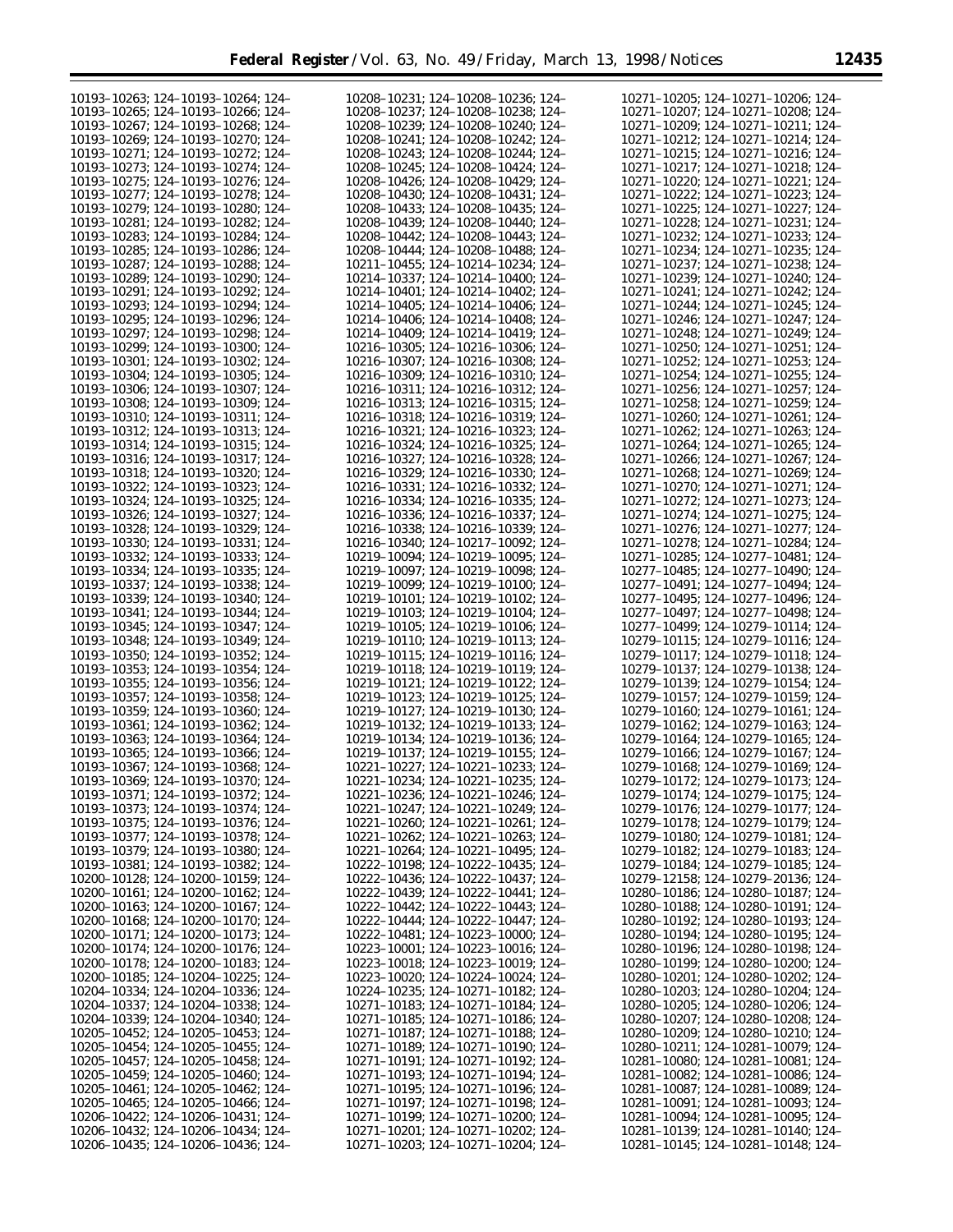| 10281-10149; 124-10281-10151; 124-                                       | 10301-10129; 124-10301-10130; 124-                                       | 10132-10242; 104-10132-10243; 104-        |
|--------------------------------------------------------------------------|--------------------------------------------------------------------------|-------------------------------------------|
|                                                                          |                                                                          |                                           |
| 10281-10152; 124-10281-10153; 124-                                       | 10301-10132; 124-10301-10134; 124-                                       | 10132-10309; 104-10132-10311; 104-        |
| 10281-10154; 124-10282-10486; 124-                                       | 10301-10135; 124-10301-10137; 124-                                       | 10132-10313; 104-10132-10314; 104-        |
|                                                                          |                                                                          |                                           |
| 10282-10487; 124-10282-10489; 124-                                       | 10301-10138; 124-10301-10140; 124-                                       | 10132-10315; 104-10132-10327; 104-        |
| 10282-10492; 124-10282-10493; 124-                                       | 10301-10141; 124-10301-10231; 124-                                       | 10132-10328; 104-10132-10330; 104-        |
| 10286-10395; 124-10286-10396; 124-                                       | 10301-10263; 124-10301-10265; 124-                                       | 10132-10331; 104-10132-10340; 104-        |
|                                                                          |                                                                          |                                           |
| 10286-12397; 124-10288-10391; 124-                                       | 10301-10269; 124-10301-10270; 124-                                       | 10132-10341; 104-10132-10364; 104-        |
| 10288-10393; 124-10288-10394; 124-                                       | 10302-10280; 124-10302-10285; 124-                                       | 10132-10375; 104-10132-10382; 104-        |
| 10288-10396; 124-10288-10397; 124-                                       | 10302-10286; 124-10302-10289; 124-                                       | 10132-10384                               |
|                                                                          |                                                                          |                                           |
| 10289-10389; 124-10289-10390; 124-                                       | 10302-10290; 124-10302-10291; 124-                                       | After consultation with appropriate       |
| 10289-10391; 124-10289-10392; 124-                                       | 10302-10292; 124-10302-10294; 124-                                       |                                           |
|                                                                          |                                                                          | Federal agencies, the Review Board        |
| 10289-10393; 124-10289-10396; 124-                                       | 10302-10295; 124-10302-10296; 124-                                       |                                           |
| 10289-10397; 124-10289-10399; 124-                                       | 10302-10297; 124-10302-10329; 124-                                       | announces that the following House        |
| 10289-10400; 124-10289-10401; 124-                                       | 10303-10105: 124-10303-10108: 124-                                       | <b>Select Committee on Assassinations</b> |
|                                                                          |                                                                          |                                           |
| 10289-10402; 124-10289-10403; 124-                                       | 10303-10109; 124-10303-10110; 124-                                       | records are now being opened in full:     |
| 10289-10404; 124-10289-10405; 124-                                       | 10303-10111; 124-10303-10112; 124-                                       |                                           |
|                                                                          |                                                                          | 180-10046-10292; 180-10067-10480; 180-    |
| 10289-10406; 124-10289-10407; 124-                                       | 10303-10114; 124-10303-10115; 124-                                       | 10070-10422; 180-10070-10486; 180-        |
| 10289-10408; 124-10289-10409; 124-                                       | 10303-10116; 124-10303-10118; 124-                                       | 10070-10489; 180-10072-10261; 180-        |
| 10289-10411; 124-10289-10413; 124-                                       | 10303-10119; 124-10303-10151; 124-                                       |                                           |
|                                                                          |                                                                          | 10073-10136; 180-10074-10268; 180-        |
| 10289-10414; 124-10289-10415; 124-                                       | 90021-10079; 124-90021-10082; 124-                                       | 10075-10054; 180-10075-10427; 180-        |
| 10289-10416; 124-10289-10417; 124-                                       | 90021-10091; 124-90021-10092; 124-                                       |                                           |
| 10289-10418; 124-10289-10419; 124-                                       | 90021-10097; 124-90021-10099; 124-                                       | 10077-10265; 180-10077-10270; 180-        |
|                                                                          |                                                                          | 10077-10462; 180-10077-10463; 180-        |
| 10289-10422; 124-10289-10423; 124-                                       | 90021-10101; 124-90023-10003; 124-                                       | 10077-10483; 180-10077-10491; 180-        |
| 10289-10424; 124-10289-10425; 124-                                       | 90023-10005; 124-90023-10006; 124-                                       |                                           |
|                                                                          | 90023-10007: 124-90023-10008: 124-                                       | 10078-10367; 180-10078-10448; 180-        |
| 10289-10426; 124-10289-10427; 124-                                       |                                                                          | 10078-10472; 180-10084-10452; 180-        |
| 10289-10428; 124-10289-10429; 124-                                       | 90023-10009; 124-90023-10010; 124-                                       | 10089-10316; 180-10089-10478; 180-        |
| 10289-10430; 124-10289-10431; 124-                                       | 90023-10011; 124-90023-10013; 124-                                       |                                           |
|                                                                          |                                                                          | 10091-10407; 180-10091-10475; 180-        |
| 10289-10432; 124-10289-10434; 124-                                       | 90023-10016; 124-90023-10017; 124-                                       | 10092-10308; 180-10093-10060; 180-        |
| 10289-10435; 124-10289-10436; 124-                                       | 90023-10018; 124-90023-10019; 124-                                       |                                           |
|                                                                          | 90023-10020; 124-90023-10021; 124-                                       | 10095-10262: 180-10095-10289: 180-        |
| 10289-10437; 124-10289-10438; 124-                                       |                                                                          | 10095-10332; 180-10095-10418; 180-        |
| 10290-10433; 124-10290-10434; 124-                                       | 90023-10022; 124-90023-10023; 124-                                       | 10096-10048; 180-10096-10079; 180-        |
| 10290-10435; 124-10290-10436; 124-                                       | 90025-10004; 124-90025-10005; 124-                                       |                                           |
|                                                                          | 90025-10005; 124-90025-10006; 124-                                       | 10096-10099; 180-10096-10462; 180-        |
| 10291-10196; 124-10291-10305; 124-                                       |                                                                          | 10097-10224; 180-10097-10486; 180-        |
| 10291-10307; 124-10291-10308; 124-                                       | 90025-10010; 124-90025-10011; 124-                                       | 10098-10327; 180-10099-10444; 180-        |
| 10291-10309; 124-10291-10311; 124-                                       | 90025-10017; 124-90025-10022; 124-                                       |                                           |
|                                                                          |                                                                          | 10100-10127; 180-10101-10019; 180-        |
| 10292-10158; 124-10292-10159; 124-                                       | 90025-10024; 124-90025-10025; 124-                                       | 10101-10160; 180-10101-10307; 180-        |
| 10292-10160; 124-10292-10161; 124-                                       | 90025-10026; 124-90025-10027; 124-                                       | 10101-10419; 180-10102-10076; 180-        |
| 10292-10162; 124-10292-10163; 124-                                       | 90025-10028; 124-90025-10029; 124-                                       |                                           |
|                                                                          |                                                                          | 10102-10096; 180-10103-10174; 180-        |
| 10292-10163; 124-10292-10166; 124-                                       | 90025-10030; 124-90025-10031; 124-                                       | 10103-10174; 180-10103-10175; 180-        |
| 10292-10167; 124-10292-10278; 124-                                       | 90025-10032; 124-90025-10033; 124-                                       |                                           |
|                                                                          | 90025-10034; 124-90025-10035; 124-                                       | 10103-10176; 180-10103-10177; 180-        |
| 10292-10280; 124-10292-10280; 124-                                       |                                                                          | 10103-10178; 180-10103-10179; 180-        |
| 10292-10281; 124-10292-10282; 124-                                       | 90025-10036; 124-90025-10037; 124-                                       | 10103-10180; 180-10103-10181; 180-        |
| 10292-10285; 124-10292-10288; 124-                                       | 90025-10038; 124-90025-10039; 124-                                       |                                           |
|                                                                          | 90025-10040; 124-90025-10041; 124-                                       | 10103-10182; 180-10103-10183; 180-        |
| 10292-10293; 124-10292-10295; 124-                                       |                                                                          | 10103-10184; 180-10103-10185; 180-        |
| 10292-10297; 124-10292-10298; 124-                                       | 90025-10042; 124-90025-10043; 124-                                       | 10103-10186; 180-10103-10187; 180-        |
| 10292-10299; 124-10292-10300; 124-                                       | 90025-10044; 124-90025-10045; 124-                                       |                                           |
|                                                                          | 90025-10046; 124-90025-10048; 124-                                       | 10103-10188; 180-10103-10189; 180-        |
| 10292-10301; 124-10292-10302; 124-                                       |                                                                          | 10103-10190; 180-10103-10191; 180-        |
| 10292-10303; 124-10296-10042; 124-                                       | 90025-10049; 124-90025-10052; 124-                                       | 10103-10192; 180-10103-10193; 180-        |
| 10296-10043; 124-10296-10050; 124-                                       | 90025-10058; 124-90025-10077; 124-                                       |                                           |
|                                                                          | 90025-10079; 124-90025-10080; 124-                                       | 10103-10194; 180-10103-10195; 180-        |
| 10296-10051; 124-10296-10129; 124-                                       |                                                                          | 10103-10196; 180-10103-10197; 180-        |
| 10296-10132; 124-10296-10133; 124-                                       | 90025-10090; 124-90025-10091; 124-                                       | 10103-10198; 180-10103-10199; 180-        |
|                                                                          | 90025-10093; 124-90025-10094; 124-                                       |                                           |
| 10296-10153; 124-10296-10160; 124-                                       | 90025-10100; 124-90025-10101; 124-                                       | 10103-10200; 180-10103-10201; 180-        |
| $10296 - 10161$ ; 124-10298-10002; 124-                                  |                                                                          | 10103-10202; 180-10103-10203; 180-        |
| 10298-10003; 124-10298-10005; 124-                                       | 90025-10102; 124-90025-10103; 124-                                       | 10103-10204; 180-10103-10205; 180-        |
| 10298-10007; 124-10298-10008; 124-                                       | 90025-10104; 124-90025-10105; 124-                                       |                                           |
|                                                                          | 90025-10106; 124-90025-10107; 124-                                       | 10103-10207; 180-10103-10208; 180-        |
| 10298-10031; 124-10298-10032; 124-                                       |                                                                          | 10103-10209; 180-10103-10210; 180-        |
| 10298-10033; 124-10298-10035; 124-                                       | 90025-10108; 124-90025-10109; 124-                                       | 10103-10211; 180-10103-10213; 180-        |
|                                                                          | 90027-10001                                                              |                                           |
| $10298 - 10040$ ; 124-10298-10169; 124-                                  |                                                                          | 10103-10214; 180-10103-10215; 180-        |
| 10299-10004; 124-10299-10005; 124-                                       | After consultation with appropriate                                      | 10103-10216; 180-10103-10217; 180-        |
| $10299 - 10007$ ; 124-10299-10009; 124-                                  |                                                                          | 10103-10218; 180-10104-10290; 180-        |
|                                                                          | Federal agencies, the Review Board                                       |                                           |
| 10299-10010; 124-10299-10011; 124-                                       | announces that the following Central                                     | 10104-10293; 180-10104-10411; 180-        |
| $10299 - 10012$ ; 124-10299-10013; 124-                                  |                                                                          | 10105-10158; 180-10105-10160; 180-        |
| 10299-10014; 124-10299-10017; 124-                                       | Intelligence Agency records are now                                      |                                           |
|                                                                          | being opened in full:                                                    | 10105-10251; 180-10105-10253; 180-        |
| 10299-10018; 124-10299-10019; 124-                                       |                                                                          | $10105 - 10258$ ; 180-10105-10259; 180-   |
| $10299 - 10020$ ; 124-10299-10022; 124-                                  | 104-10115-10030; 104-10132-10010; 104-                                   | 10105-10260; 180-10105-10261; 180-        |
|                                                                          |                                                                          |                                           |
| $10299 - 10023$ ; 124-10299-10024; 124-                                  | 10132-10011; 104-10132-10031; 104-                                       | $10105 - 10262$ ; 180-10105-10265; 180-   |
| $10301-10000$ ; $124-10301-10001$ ; $124-$                               | 10132-10068; 104-10132-10078; 104-                                       | 10105-10266; 180-10105-10267; 180-        |
| $10301-10002$ ; $124-10301-10003$ ; $124-$                               | 10132-10079; 104-10132-10080; 104-                                       | 10105-10269; 180-10105-10289; 180-        |
|                                                                          |                                                                          |                                           |
| $10301 - 10078$ ; 124-10301-10081; 124-                                  |                                                                          |                                           |
| 10301-10084; 124-10301-10086; 124-                                       | 10132-10081; 104-10132-10082; 104-                                       | 10105-10311; 180-10105-10311; 180-        |
|                                                                          | 10132-10098; 104-10132-10099; 104-                                       | 10105-10326; 180-10105-10466; 180-        |
|                                                                          |                                                                          |                                           |
| $10301-10094$ ; 124-10301-10095; 124-                                    | 10132-10103; 104-10132-10110; 104-                                       | 10106-10020; 180-10106-10460; 180-        |
| $10301-10100$ ; $124-10301-10105$ ; $124-$                               | 10132-10124; 104-10132-10125; 104-                                       | 10107-10483; 180-10107-10485; 180-        |
|                                                                          |                                                                          |                                           |
| $10301 - 10112$ ; 124-10301-10115; 124-                                  | 10132-10153; 104-10132-10154; 104-                                       | 10107-10491; 180-10107-10494; 180-        |
| $10301 - 10116$ ; 124-10301-10118; 124-                                  | 10132-10160; 104-10132-10170; 104-                                       | 10107-10497; 180-10108-10063; 180-        |
| 10301-10119; 124-10301-10121; 124-<br>10301-10125; 124-10301-10127; 124- | 10132-10177; 104-10132-10184; 104-<br>10132-10227; 104-10132-10240; 104- | 10108-10068; 180-10108-10074; 180-        |